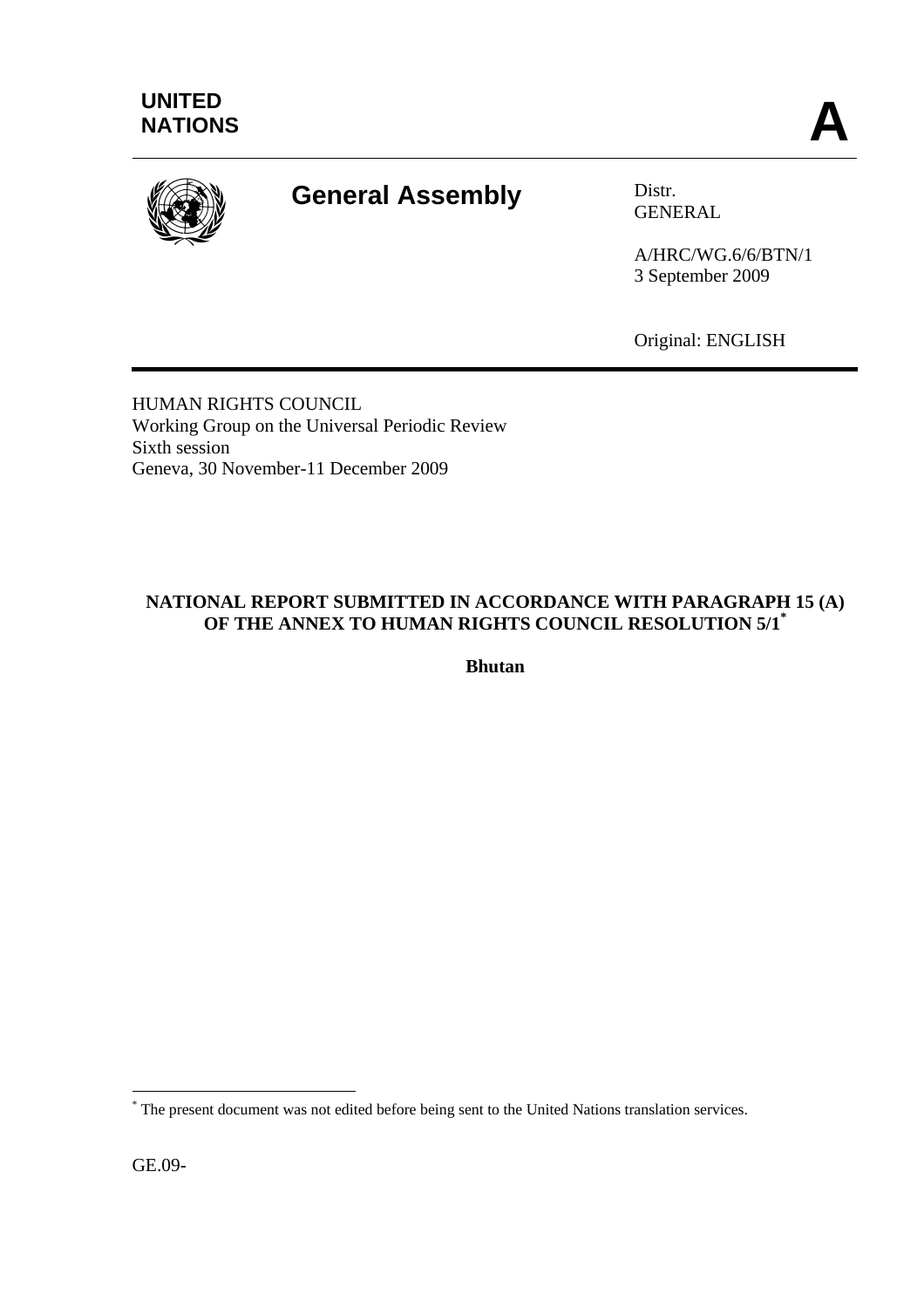### **Introduction**

1. In 2008, after many centuries of theocratic rule and a century of Monarchy, Bhutan peacefully transited to a Parliamentary Democratic system of government. Parliamentary elections were held in 2007 and 2008, and an elected government was installed in April 2008. For the first time in its history, Bhutan adopted a written Constitution on 18 July 2008. Against the backdrop of these profound and historic political changes, it is befitting that a major theme of this Report is the country's transition to Democratic Constitutional Monarchy.

2. Being the newest democracy in the world, an important element of the Report is on the lessons learnt and the initiatives undertaken by Bhutan to further promote and entrench the values of democracy. The first democratically elected government has repeatedly declared that its primary task is to the lay the firm foundations for a democracy that is vibrant, irreversible and best suited to the historical, cultural and socio-political ground realities of Bhutanese society.

3. Another important aspect of the Report is on the unique approach underpinning the development activities that have been pursued in Bhutan over the past four decades. The Report will show the influence the philosophy of Gross National Happiness has had on the overall development of the country. It will also highlight some of our achievements and best practices that have been adopted in areas such as health, education and poverty alleviation which have contributed significantly to the promotion and protection of human rights.

4. Bhutan has also had a good record of cooperation with the UN Human Rights mechanism and this is amply elaborated in the Report.

5. The Report will begin with a brief background on the country. The background is also intended to provide the reader with an understanding of the circumstances and challenges under which Bhutan, as a landlocked, least developed country, has had to pursue and undertake all of the above.

# **I. METHODOLOGY AND CONSULTATION**

6. This Report was prepared with the full involvement of relevant stakeholders from government, Civil Society Organizations (CSOs) and the private sector in accordance with the General Guidelines for the preparation of the Universal Periodic Review (UPR) contained in document A/HRC/6/L.24. Under the coordination of the Ministry of Foreign Affairs (MFA), a Preparatory Committee (PC) was formed and a drafting group constituted from within the PC members. The MFA also conducted a comprehensive briefing on the UPR for PC members and concerned government officials. The briefing covered all aspects of the UPR process, including principles and objectives; outcome of review; adoption of outcome; follow-up process; and Bhutan's preparations.

7. To maximize public awareness, information on the UPR and the draft National Report were uploaded on the MFA website www.mfa.gov.bt, with hyperlinks to websites of the UPR, Human Rights Council and the Office of the High Commissioner for Human Rights. Information on the UPR was also disseminated through the print and broadcast media. A separate briefing was held for all stakeholders after which the report was once again circulated to all government, non-governmental and UN organizations in Bhutan for comments, which were incorporated in the report.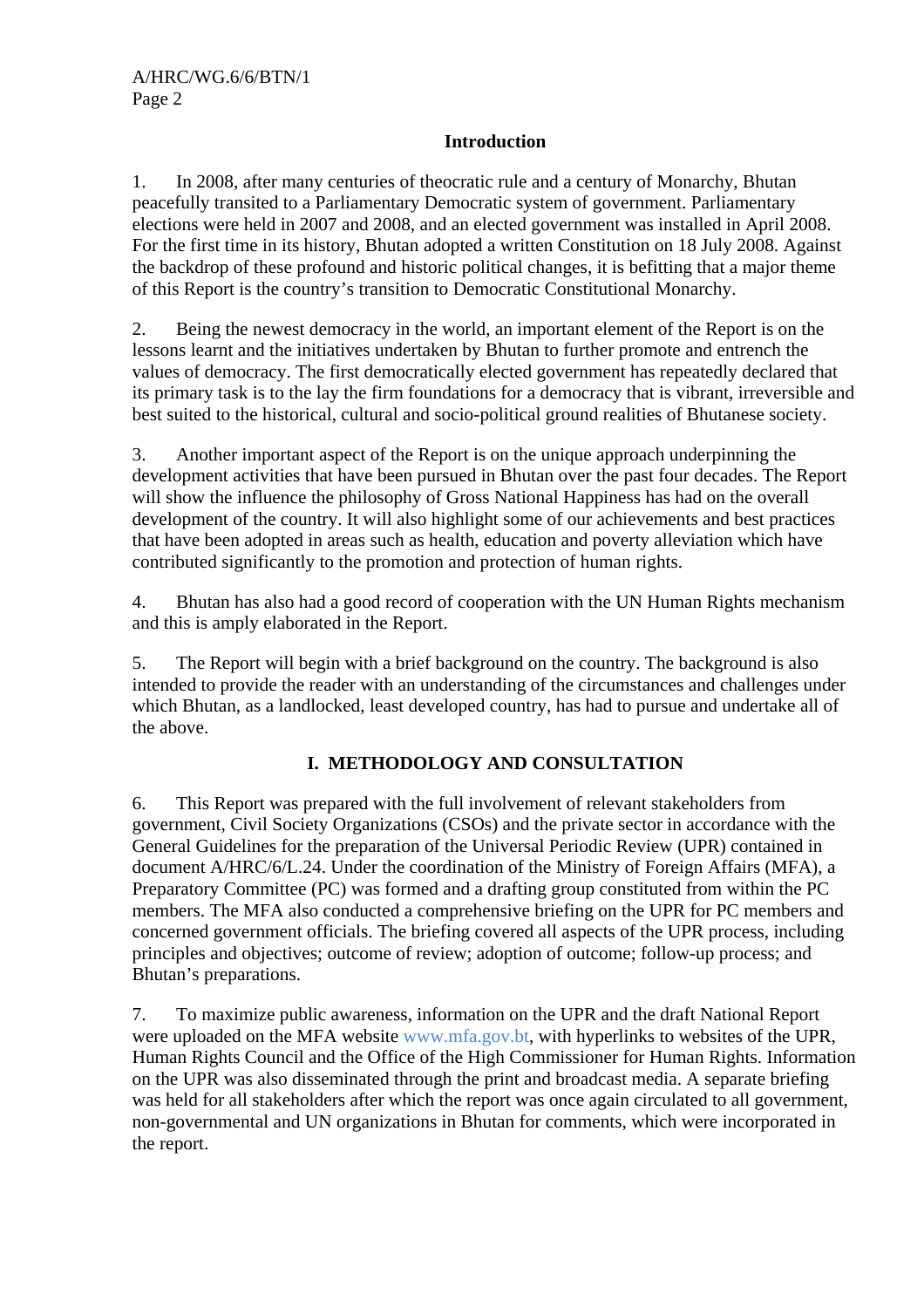### **II. BACKGROUND INFORMATION ON BHUTAN**

### **A. Overview**

8. Bhutan is a landlocked, least developed country situated in the eastern Himalayas. It is bordered on the east, south and west by India and on the north by China. Bhutan was unified under one rule in the seventeenth century by Zhabdrung Ngawang Namgyel (first theocratic ruler of Bhutan), who promulgated the dual system of governance whereby authority was shared between a secular and a religious leader. In 1907, Bhutan became a monarchy with the election of Ugyen Wangchuck as the first hereditary King of Bhutan. Bhutan made a peaceful transition to a Democratic Constitutional Monarchy in 2008.

### **B. Constitution**

9. The Constitution of Bhutan has 35 Articles with several unique features. These include the retirement age of the King (65 years) and requiring the government to maintain a minimum of 60 percent of total land area under forest cover at all times. Another notable feature is the elaboration of the fundamental rights and duties of citizens.

#### **C. Government**

10. The executive authority is vested in the Prime Minister and the Cabinet elected for a term of five years.

### **D. Legal System**

11. The Constitution is the supreme law of the Kingdom. The Code of Zhabdrung Ngawang Namgyel, which is based on Buddhism, serves as the foundation of Bhutan's legal system. All people are treated equal before the law, which has safeguards to ensure that people are not deprived of their rights arbitrarily or unfairly. Procedural fairness and separation of powers are fundamental principles in the Bhutanese legal system. The judiciary is independent from other branches of government and its decision cannot be subordinated to any non-judicial authority.

12. The Judiciary comprises of the Supreme Court, the High Court, District and Sub-Divisional Courts and such other Courts and tribunals that may be established from time to time by His Majesty the King on the recommendation of the National Judicial Commission. The Supreme Court is in the process of being established. Each court has its own jurisdiction defined under the Civil and Criminal Procedure Code (CCPC) of Bhutan. As per Article 10, Section 25, of the Constitution, all international instruments acceded to by the government and ratified by Parliament are deemed to be the law of the Kingdom unless otherwise inconsistent with the Constitution. Section 29 of the CCPC also states that the Courts shall apply international conventions, covenants, treaties and protocols that are duly acceded by the government and ratified by Parliament.

13. The normative framework for the protection of human rights consists of the Constitution of Bhutan, Acts of Parliament, court decisions or jurisprudence and customs and traditional practices.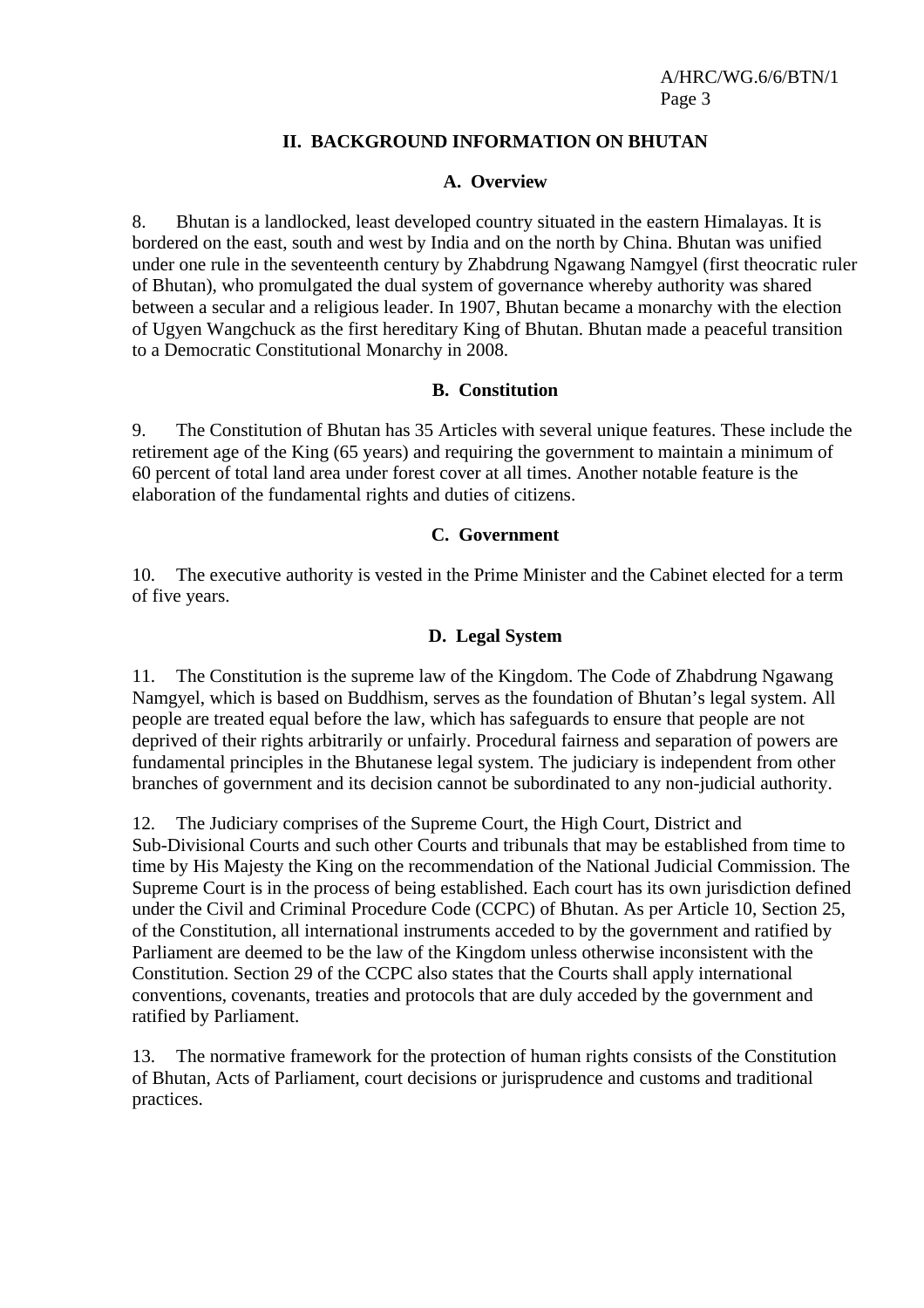### **E. Official Languages**

14. Dzongkha is the national language and English is the medium of instruction in schools and the language of communication in government offices.

### **F. Land Area and Geography**

15. Bhutan has a total land area of  $38,394 \text{ km}^2$  of which 72.5 percent of the total area is under forest cover. The terrain ranges from tropical foothills in the south to extremely rugged mountains in the north.

### **G. Population**

16. The total population of Bhutan is 658,888 (projected 2008 figure from Population and Housing Census of Bhutan (PHCB) 2005) and the majority of the population inhabit the rural parts of the country. The population of Bhutan can be broadly categorized into two groups: people in northern, western and eastern Bhutan who speak one or the other form of Tibeto-Burman language and who are mainly Buddhists, and people in Southern Bhutan who speak Nepali and are mainly Hindus.

### **H. Gross Domestic Product**

17. 2007: US\$ 1.3 billion (World Bank).

### **I. Human Development Index**

18. Bhutan ranks 131 in the Human Development Index 2008, and falls in the category of Medium Human Development.

### **J. Political Reforms and Constitutional Framework**

### **1. Brief Overview of Political Institutions**

19. Major political reforms were undertaken by the Throne since the institution of monarchy in 1907. The most notable reforms were initiated by the Third King of Bhutan with the establishment of the National Assembly in 1953. It was composed of elected representatives, government officials and representatives from the clergy. This set in motion a gradual and steady process of decentralization and democratization that received added momentum after the enthronement of the Fourth King in 1972. The Fourth King devoted 34 years of his reign to set-up every political and public institution necessary for the introduction of parliamentary democracy in 2008.

### **2. Devolution of Executive Powers**

20. In 1998, His Majesty devolved full executive powers to Ministers, who were elected by the peoples' representatives in the National Assembly for a period of five years. Under this system, the Prime Minister was the Head of Government and took office on rotational basis for a term of one year amongst the Cabinet Ministers according to the number of votes secured during the election.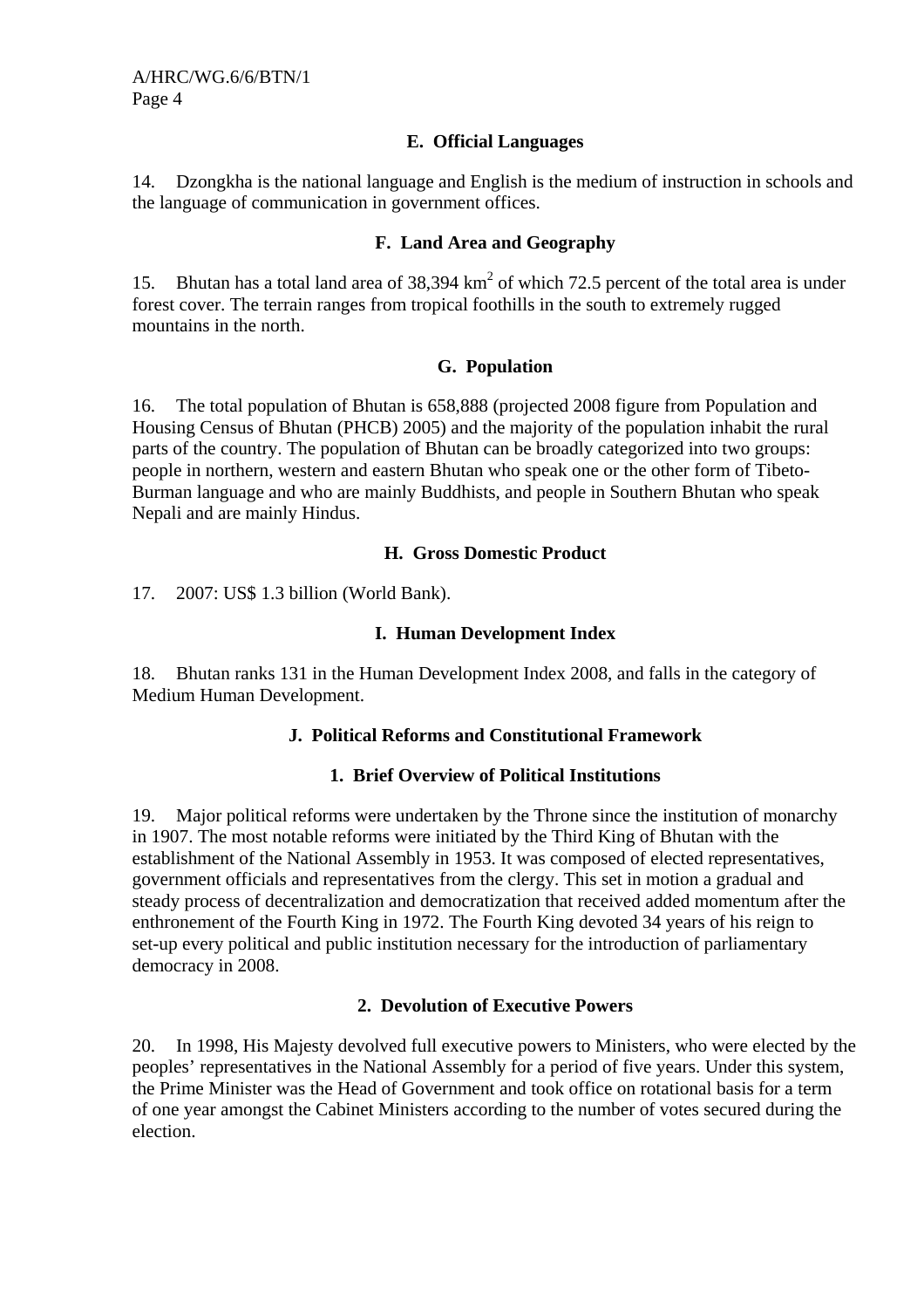### **3. Drafting of the Constitution**

21. In September 2001, the Fourth King issued a Royal Decree to draft a written Constitution for Bhutan that would, *inter alia*, provide a basis for the creation of a democratic political system best suited to Bhutan. A 39-member, broad-based drafting committee, composed of government, judicial, religious and elected people's representative from every district, was formed. The committee released the first draft of the Constitution to the public in March 2005.

22. To ensure people's participation to the greatest extent possible, the draft Constitution was distributed to the people throughout the country well in advance of the initiation of the public consultations. The draft was also posted online; unfamiliar terms were explained and anyone from inside or outside the country could post comments directly to the drafting committee. In October 2005, the Fourth King opened the first public consultation on the draft constitution in Thimphu, the capital city. The public consultations were an open process where His Majesty, accompanied by the members of the drafting committee, held discussions on the draft Constitution article by article, soliciting views and comments on every aspect of the draft. The Fourth King travelled to 7 districts while His Majesty the King, the then Crown Prince, covered the remaining 13 districts to chair the consultations. The consultations were completed on 27 May 2006.

### **4. Formation of Political Parties**

23. The encouraging start to the new political process, with the early formation of The Peoples Democratic Party, Bhutan's first political party, was followed by a worrisome lull and despite encouragement from the Throne and the Election Commission of Bhutan for the commencement of the electoral process, few people showed interest in forming political parties. By March 2007, four months prior to the closure of formal registration, only two political parties were reported to be active. The process received a boost when seven of the ten serving Cabinet Ministers resigned and joined politics. After much internal negotiations, two political parties – the Peoples Democratic Party (PDP) and Druk Phuensum Tshogpa (DPT) – emerged to contest the elections in 2008.

24. In preparation for parliamentary elections, two rounds of Mock Elections were held. The primary round of mock election, held on 21 April 2007, had a 50.9 percent and the general round, on 28 May 2007 recorded a 57.17 percent voter turn-out.

### **5. Elections**

25. Elections of 20 members to the National Council, or the Upper House, from 20 Districts were held on 31 December 2007 and 29 January 2008. The average voter turnout was 48.5 percent. The 5 Eminent Persons for the National Council were nominated by His Majesty the King on 30 March 2009, thereby completing the formation of the National Council. The National Council is an apolitical house of review that has legislative and review functions.

26. Elections to the National Assembly in all 47 constituencies were held on 24 March 2008. The voter turn-out was 79.4 percent. Since there were only two parties contesting the election, only the general round of elections to the National Assembly were held. The primary round of elections, where all registered political parties can participate in, was dispensed with as there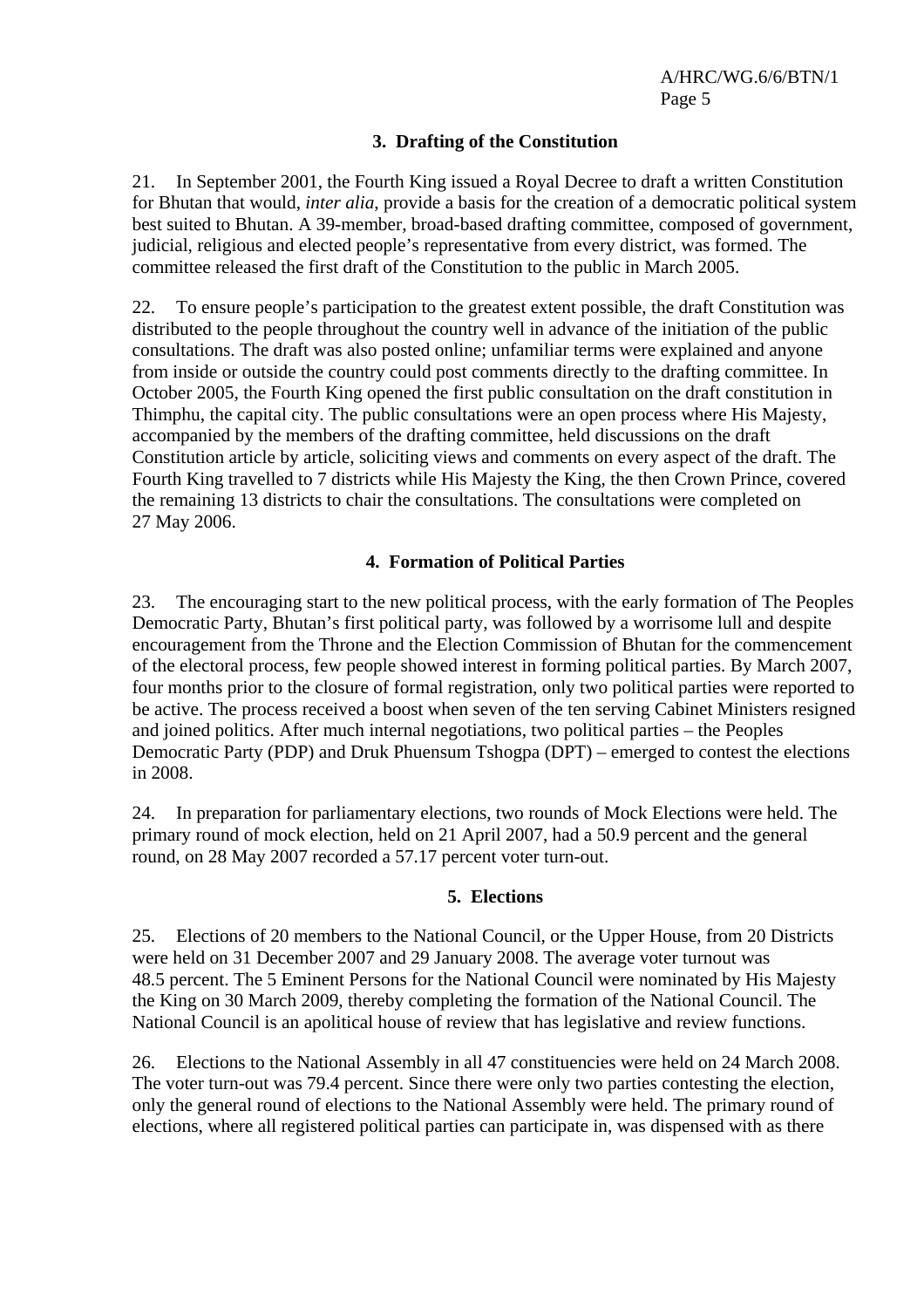were only two parties contesting the elections. The elections were observed by 52 National Observers, 42 International Observers and 124 media personnel representing 74 international media agencies. Observers noted that the elections fulfilled international standards and commended the government for the smooth conduct of the elections.

### **6. Formation of first elected government**

27. The DPT won a landslide majority winning 45 of the 47 seats in the National Assembly. The PDP, with two seats became the opposition. The Cabinet was formed in April 2008. The DPT was elected on a platform of equity and justice.

### **7. Adoption of Constitution**

28. The Constitution of the Kingdom of Bhutan was adopted by the first session of the first Parliament on 18 July 2008. With this, Bhutan formally became a Democratic Constitutional Monarchy.

### **8. Experiences and Challenges with Parliamentary Democracy**

29. The new government is fully conscious of the historic responsibility which has come along with its victory to entrench the values and culture of democracy in order to make it irreversible. The government has made concerted efforts to promote awareness and activate these at all levels of decision making and has shown keen awareness, for instance, of the lack of a strong opposition in the National Assembly – with only two members from the opposition party. In this context, it has made a conscious decision to accommodate the views of the opposition party in all debates on the premise that the 2 MPs from the PDP are nevertheless representative of the 33 percent of the votes which the party won. The ruling party has also encouraged its own MPs to freely express views independent of the official party stand on any issue. Another note-worthy development has been the manner in which the National Council has, perhaps conscious of the modest opposition, acted as an alert and active house of review and has questioned the constitutionality of several decisions made by the National Assembly. The Government has also continuously engaged with the media with a view to encouraging and empowering them to fulfil their important role in the new democracy. The Prime Minister has gone on record time and again to pledge a transparent and open government which will not only respect the role of the media as a watchdog, but also give them enough room and time to mature.

30. As expected in any new system, many issues need to be ironed-out. The roles and responsibilities, between the two houses of the Parliament on certain matters need to be clearly spelt out. These include the authority of the Council in approving financial bills and on some of the Cabinet decisions. In the meantime, the firm support of Bhutan's development partners in strengthening democracy is noteworthy. Office bearers of the new Parliament and MPs have been able to undertake study tours to several other countries to interact with their counterparts and learn from their experiences. Even casual observers have appreciated the improvement in the quality of debates in the Parliament which requires MPs to hold a Bachelors degree as minimum qualification. All these augur well for the development of a vibrant and dynamic system of democracy in Bhutan.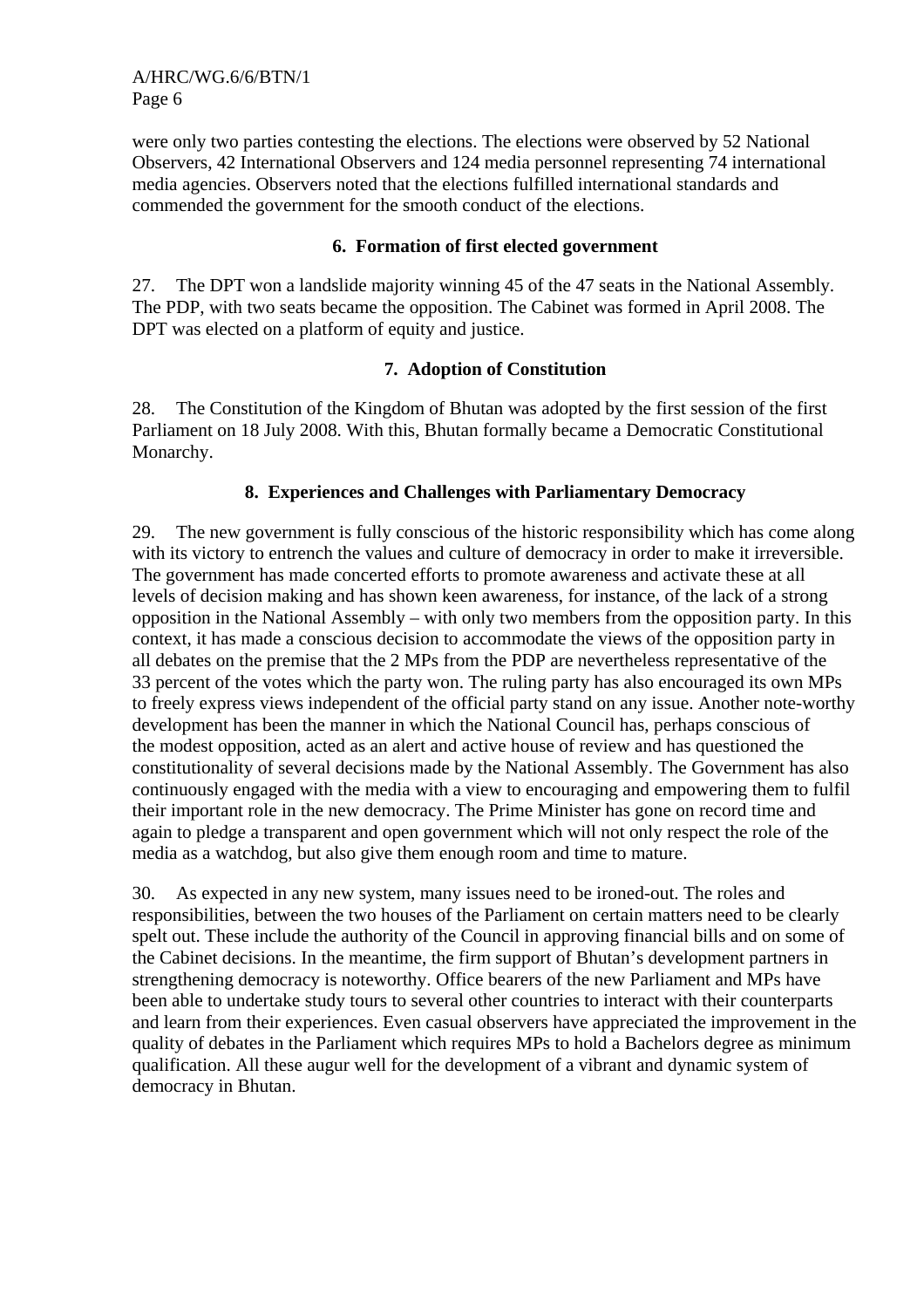### **III. INTERNATIONAL AND REGIONAL COMMITMENTS**

31. Bhutan signed the Convention on the Elimination of All Forms of Discrimination against Women (CEDAW) on 17 July 1980 and ratified it on 31 August 1981. Bhutan presented its combined initial through sixth periodic reports to the CEDAW Committee in January 2003. The Committee considered the report at its  $30<sup>th</sup>$  Session in January 2004. Bhutan submitted its seventh periodic report in September 2007 and the Committee considered the report at its 44th Session on 23 July 2009.

32. Bhutan ratified the Convention on the Rights of the Child (CRC) in 1990 and the two CRC Optional Protocols on the Sale of Children, Child Prostitution and Child Pornography; and on the Involvement of Children in Armed Conflict, in July 2009. Bhutan submitted its initial report to the CRC Committee in February 1999. At its  $715<sup>th</sup>$  and  $716<sup>th</sup>$  meetings, held on 5 June 2001, the Committee considered the initial report of Bhutan and adopted the concluding observations. Bhutan submitted its second report in March 2007 and the Committee considered this report at its 49<sup>th</sup> Session in September 2008.

33. Bhutan has also signed the International Convention on the Elimination of All Forms of Racial Discrimination (ICERD) in March 1973.

34. Bhutan is an active member of the South Asian Association for Regional Cooperation  $(SAARC)$  and will host the 16<sup>th</sup> SAARC Summit in 2010. Under SAARC, Bhutan has ratified the Convention on Regional Arrangements for the Promotion of Child Welfare in South Asia; the Convention on Prevention and Combating Trafficking in Women and Children for Prostitution in September 2003; and SAARC Code for the Protection of Breastfeeding and Young Child Nutrition in August 2003. These reinforce Bhutan's international commitments made for the rights of children and women. Further, it has signed the SAARC Social Charter in January 2004, which among others, calls for the promotion of the status of women and promotion of the rights and well-being of children.

35. Bhutan is also a party to the Beijing Declaration and Platform For Action and the Yokohama Global Commitment made at the Second World Congress Against the Sexual Exploitation of Children in 2001

### **IV. PROMOTION AND PROTECTION OF HUMAN RIGHTS**

### **A. The Constitution**

36. The Constitution of Bhutan guarantees and protects the human rights of every citizen and provides speedy and effective remedies if those rights are infringed upon or violated. Article 7 of the Constitution specifically guarantees and protects human rights including right to life, liberty and security of persons, right to freedom of speech, expression and opinion, and freedom of thought, conscience and religion, and such rights cannot be abridged except by the due process of law. Section 3, 5, and 6 of Article 9 of the Constitution obligates the state to create a civil society and to protect human rights and dignity, and to ensure fundamental rights and freedom of people; to provide justice through fair, transparent and an expeditious process; and, to provide legal aid to secure justice.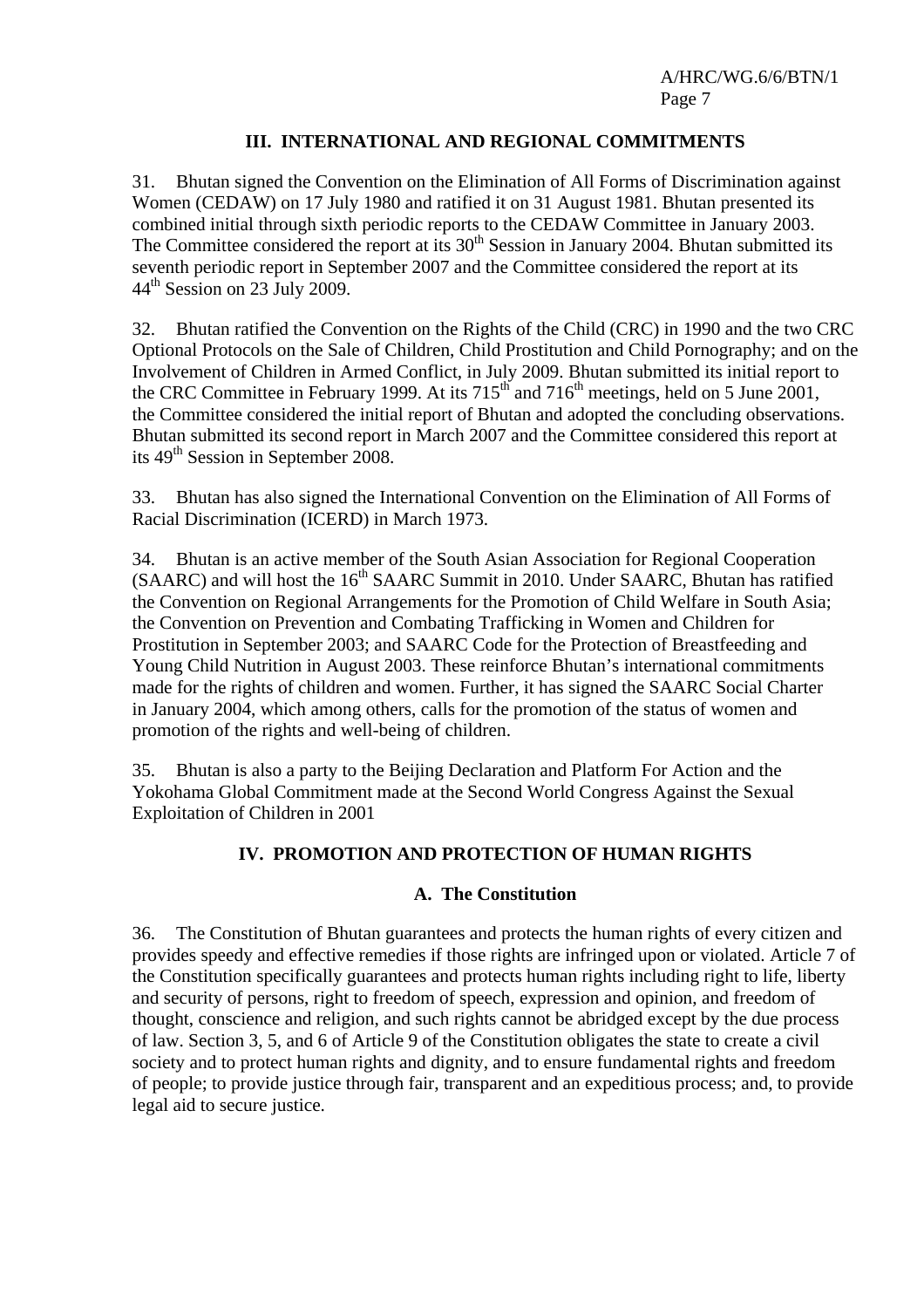### **B. Gross National Happiness**

37. Gross National Happiness (GNH), the guiding principle of Bhutan's development philosophy that was enunciated by the Fourth King in 1974 lays the framework for the protection, promotion and integration of human rights into the fabric of Bhutanese society. The philosophy upholds strong principles of equality of all human beings, our interconnectedness with other living beings and the rights and responsibilities that must guide human conduct. It has received added value with its enshrinement in the Constitution that mandates the state "… to strive to promote those conditions that will enable the pursuit of Gross National Happiness."

38. In essence, GNH seeks to maximize the happiness of individuals, by creating an enabling environment for them to achieve their full potential as human beings by forging an alternative path that goes beyond the conventional income-based measures of development. The GNH approach to development seeks to integrate the aspirations for happiness, which includes the spiritual and cultural needs of the people into the development equation.

39. The principles of human rights are embodied in the four pillars of GNH. On the economic front, the first pillar aspires towards sustainable and equitable socio-economic development and ensures that the present development does not compromise the right to development of future generations**.** Secondly, it ensures that socio-economic development is sustainable and that every person in the country benefits from development activities.

40. The second pillar is a commitment to the preservation and promotion of cultural and spiritual heritage of the people. This reflects the protection of cultural rights and the nondiscriminatory approach of the country. The conservation of the environment as the third pillar reflects the state's commitment beyond the economic realm of development. Good Governance as the final pillar gives responsibility to the state in acting as an efficient, transparent and ethical dispenser of public services. This also requires accountability on the part of political leaders and demands transparency in all government and political institutions. The people, of course, now hold the power of the ballot to decide how each government is living-up to the high standards built into the GNH matrix.

### **C. Legislative Framework**

41. A number of important laws have been passed by the July 2009 session of the Parliament. These include the Royal Bhutan Police (RBP) Act and the Prison Act, which will further professionalize police service and prison management.

42. The two houses of Parliament constituted 21 committees. These include the legislative; human rights; cultural; labour and employment; women and children; poverty reduction; media and ICT; youth and sports; and, education development committees in the National Assembly. Committees in the National Council include the legislative; new economic and wellbeing; social and cultural affairs; environmental and natural resources; and, good governance committee.

43. In order for the legislature to have a prominent role in the promotion and protection of human rights, a Committee on Human Rights has been established in the National Assembly. Among others, its functions include to review and recommend amendments to the existing laws and policies relating to human rights and also propose new legislation; to visit prison cells and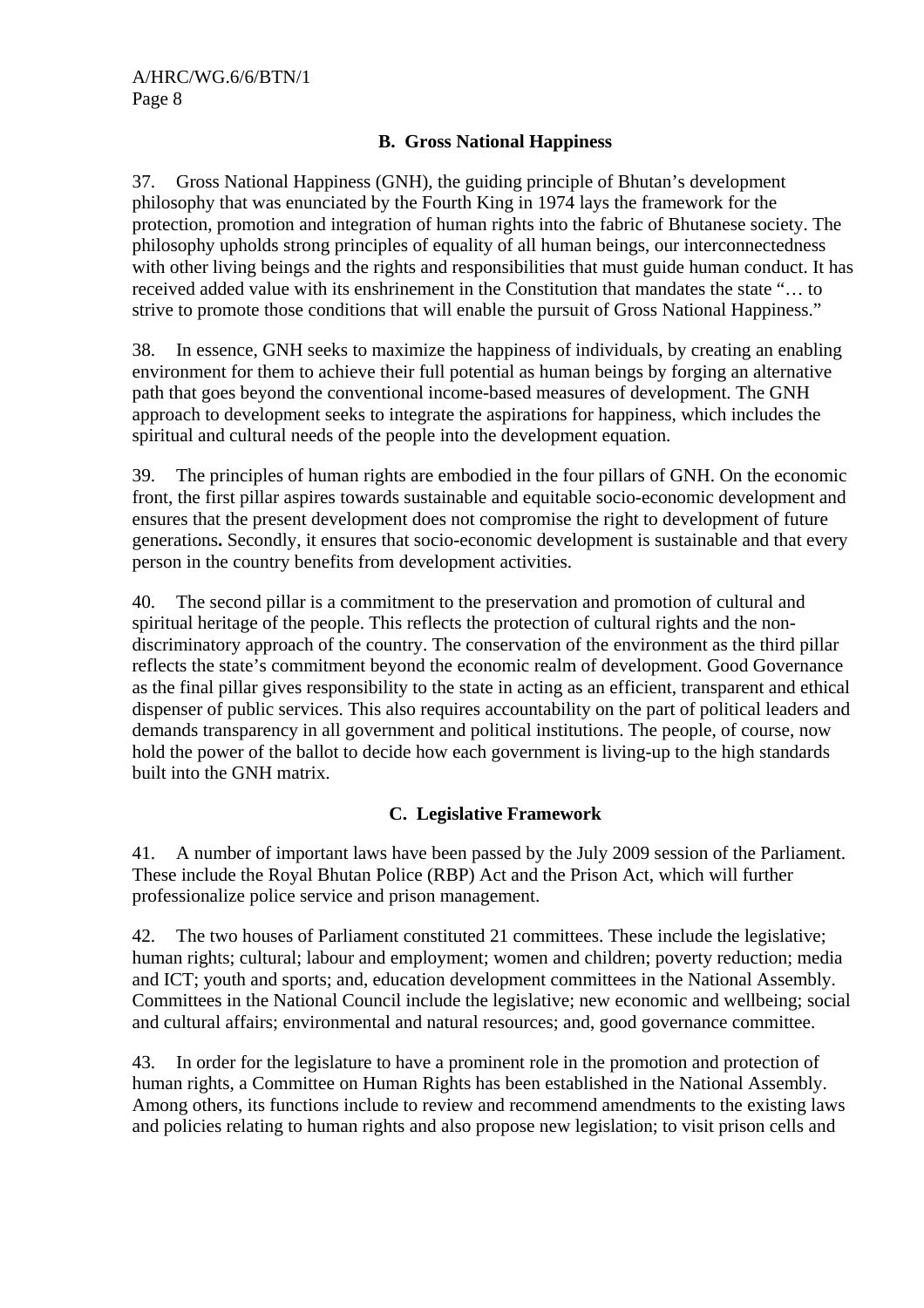detention centres to investigate any incidences of human rights violations and gather information from victims when directed by the Speaker or the House; to review and report on the status of implementation of National Assembly resolutions related to human rights by the government and other agencies; and, to carry out responsibilities related to human rights referred to by the House and submit its findings, opinions and recommendations.

# **D. The Judiciary and rights of fair trial**

44. Bhutan is committed to the rule of law and the right to a fair, impartial and independent trial is guaranteed by the Constitution. The Constitution also provides for equality before law and equal and effective protection by the law. Laws are applied equally to all citizens without exception and trials are conducted in public except for certain circumstances such as in cases involving juveniles. Anyone charged with a penal offence has the right to be presumed innocent until proven guilty. The defendant has the right to access government-held evidence and the state provides free legal service to an indigent accused where the interest of justice so requires and to ensure that justice is not denied to any person by reason of economic or other disabilities.

45. Besides the Constitution, the CCPC elaborately guarantees the right to fair trial in civil and criminal proceedings. The CCPC provides for unrestricted rights to appeal against the decision of a judge. The judiciary incorporates international standards in its decision making.

46. The current government has made concerted efforts to guarantee the independence of the judiciary, to dispense justice expeditiously, fairly and inexpensively, and to ensure due process. These have been done by guaranteeing judicial independence in its functions, finance and human resources; by prescribing a standing rule for all courts to clear all cases within a year; and by institutionalizing continuing legal education to the judicial staff to enhance their capacity in the new democratic set-up; and to contribute to the building of a reliable and efficient legal system.

### **E. Specific Groups**

### **1. Women**

47. Women in Bhutan enjoy equal status with men. Traditional Bhutanese society, which is largely grounded on Buddhist precepts, has provided a secure environment for women. Large parts of the country are matrilineal and women not only inherit property, but also have substantive decision-making power over property and family matters.

48. However, the first Gender Pilot Study in Bhutan, conducted jointly by the Royal Government and the UN agencies in Bhutan in 2001, noted that despite the absence of any overt gender discrimination in Bhutanese society, there are still fairly well ingrained traditional perceptions and stereotypes that accentuate male superiority.

49. Women also constitute most number of victims of domestic violence. In response to this, a Domestic Violence Bill is being drafted. Currently, domestic and gender-based violence are dealt by the sections on assault and battery under the Penal Code. A Women and Child Protection Unit (WCPU) in Thimphu under the RBP provides shelter and counselling to women and child victims of domestic violence.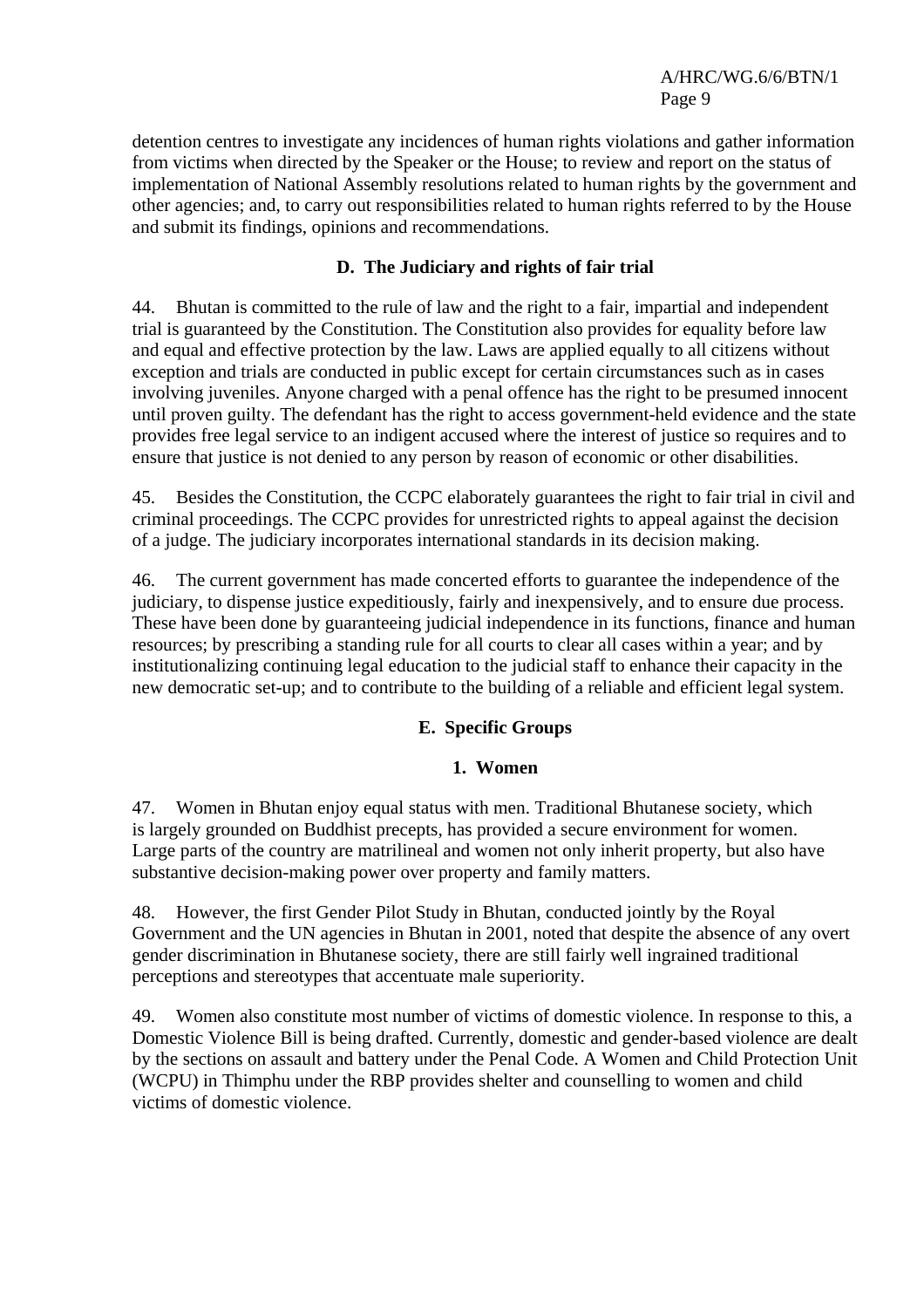50. The  $10^{th}$  Five Year Plan (2008-2013) of the country is also a landmark as it requires sectors to effectively mainstream gender issues into their policies and programs and to maintain gender disaggregated data. Another important step is the devotion of an entire chapter on 'Women in Development' in Bhutan's  $10^{th}$  Five Year Plan for which a total outlay of Nu. 64 million has been allotted. The National Plan of Action for Gender, which tables seven key strategic areas for implementation in the 10<sup>th</sup> FYP, is expected to give greater focus to gender and women's empowerment in all national plans and policies.

# **2. Children**

51. Bhutan's commitment to ensure the security and welfare of children was evident from being one of the first countries to ratify the Convention on the Rights of Child in 1990.

52. In accordance with the CRC, a uniformed definition of the child has been incorporated in all legislation and policies, and child-specific sections are included in the Constitution, the Penal Code and CCPC to safeguard the welfare and interests of children.

53. The Constitution guarantees the right to free education up to class 10 (11 years) for all children of school going age. Access to technical, professional and higher education for all is based on merit. Bhutan has also made impressive progress towards realizing the Millennium Development Goals (MDGs) related to achieving universal primary education and ensuring gender equality in education. These have been possible through the policy of establishing community primary schools and providing free text books, stationery, boarding facilities and school feeding programs, especially in rural and remote areas. Currently, the Net Primary Enrolment Ratio (NER) is 92 percent, an increase of 19 percent since 2005. Bhutan has also achieved gender parity in education with gender parity index at 1.01 for primary and 1.02 for basic level in 2009.

54. The Penal Code and CCPC have explicit provisions for child-friendly procedures on cases involving children that require protection of privacy and adult accompaniment during trials. The provisions also outline sentencing of children and allows for the court to release a child on probation or for the child to return home while the presence is not required in the court. A number of police officers have been trained on women and child-friendly procedures and they provide counselling to children who are in conflict with the law. Child offenders are kept in separate detention centres with rehabilitation facilities.

55. The issue of child labour is dealt with by the Labour and Employment Act and corporal punishment is banned in all schools.

### **3. People with disabilities**

56. There are 21,894 persons (PHCB 2005), representing 3.4 percent of the population, with one or more disabilities in Bhutan. Among this, 6,476 persons had disability at birth and 15,867 persons developed disability later in life. Sex disaggregated data for types of disabilities (overall male proportion 54 percent, female 46 percent) does not reveal any wide gender disparity except with regard to sight and movement disabilities, the latter of which may be due to gender division of labour. More men are involved in driving and other hazardous occupations and are more susceptible to incapacitating injuries.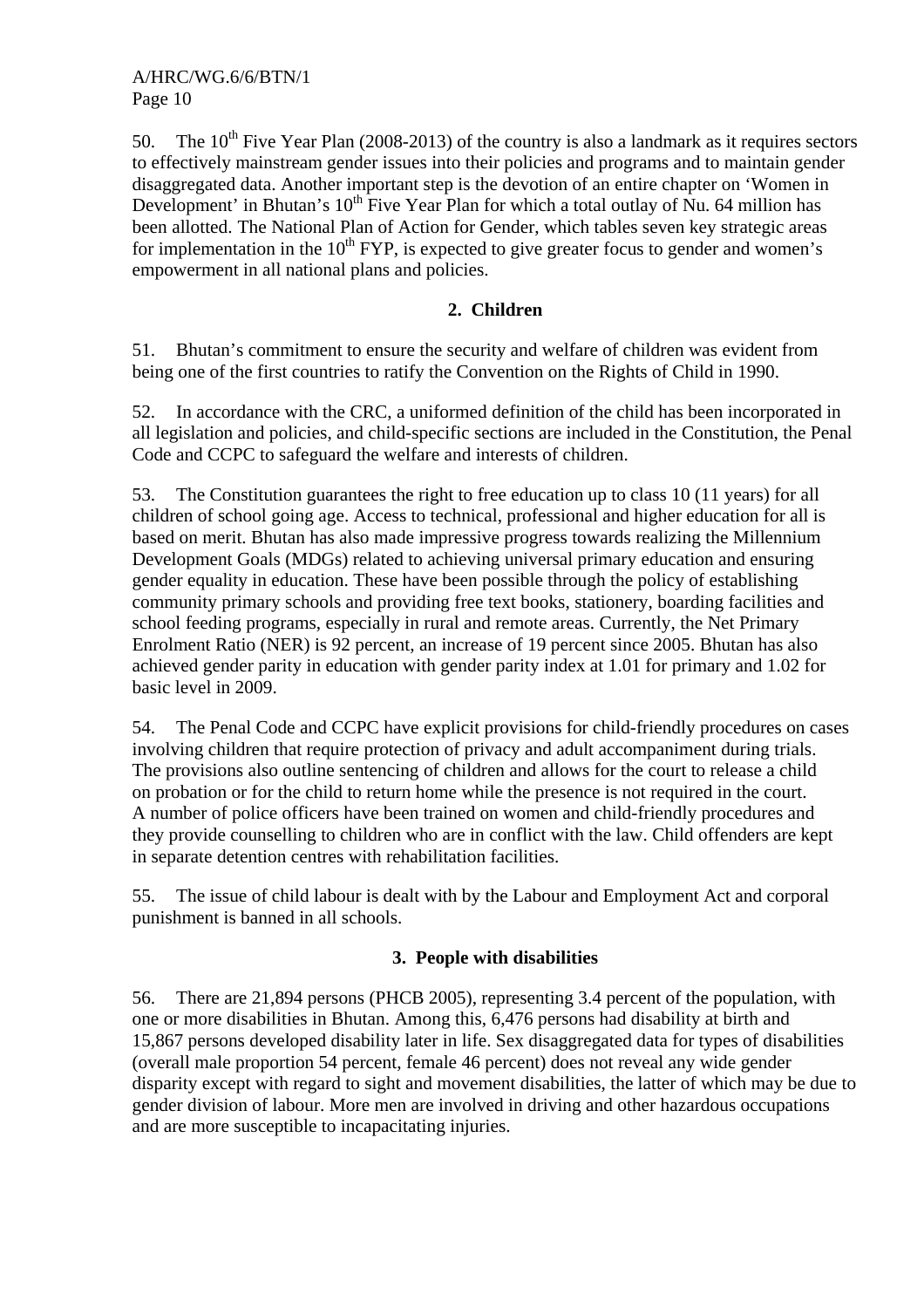57. Due to institutional capacity constraints, Bhutan has not yet signed the Convention on the Rights of Persons with Disabilities. It is, however, under review by the government. Meanwhile, the government has integrated disability related programs into its socio-economic development plans by streamlining proper budget allocation, overall planning and coordination.

58. Currently, there are three schools that cater to children with special needs. Several projects have also been initiated in collaboration with the Youth Development Fund (YDF) to expand special education programs. One such project with YDF is enhancing education opportunities for children with special needs.

# **F. The National Commission for Women and Children (NCWC)**

59. The NCWC is a fully autonomous agency entrusted with a mandate that encompasses functional responsibilities both within and outside the country. This includes addressing the concerns and well-being of children and women; receiving and investigating reports on violations of rights of children and women; coordinating submission of periodic country reports and activities related to international and regional treaty bodies; reviewing issues, policies and legislations pertaining to children and women and advising government; and acting as the 'Rights Watch' arm of the government.

# **G. Civil Society Organizations**

60. According to the Civil Society Act of Bhutan 2007, the CSO Authority, which was formed in 2009, is responsible for implementing the provisions of the Act including overseeing the formation and functioning of CSOs to ensure the accountability and transparency in their operations. Currently, 33 organizations including the ones already functioning as CSOs, have applied for CSO status with the Authority. These organizations, most of which are working to help economically marginalized people, will have legal status once listed as CSOs with the Authority. Even before the enactment of the Act, CSOs made their presence felt by supporting key areas and needs of a changing society.

### **H. Public Awareness of Human Rights**

61. The NCWC has organised a number of trainings on human rights such as on CRC, CEDAW, gender and development for law enforcement officials, judiciary, parliamentarians, local government officials, media and youth and children. In-country trainings on CRC have been conducted for the staff of the WCPU of the police. The NCWC also supported trainings outside Bhutan for different stakeholders on child rights sensitisation and on human trafficking. Study tours to Sri Lanka and Thailand were organized for the police and judiciary personnel to review women and child-friendly procedures, and assess how and to what extent they could be adopted in Bhutan.

62. The Royal Court of Justice conducted a campaign titled 'Know the Law to Protect Your Rights' to raise awareness of law in various schools and educational institutions, emphasising issues related to rights and duties of children for better protection of rights. The NCWC with UNICEF conducted a child rights and protection training for monks, principals and heads of monastic institutions, and there are plans for more such trainings in future.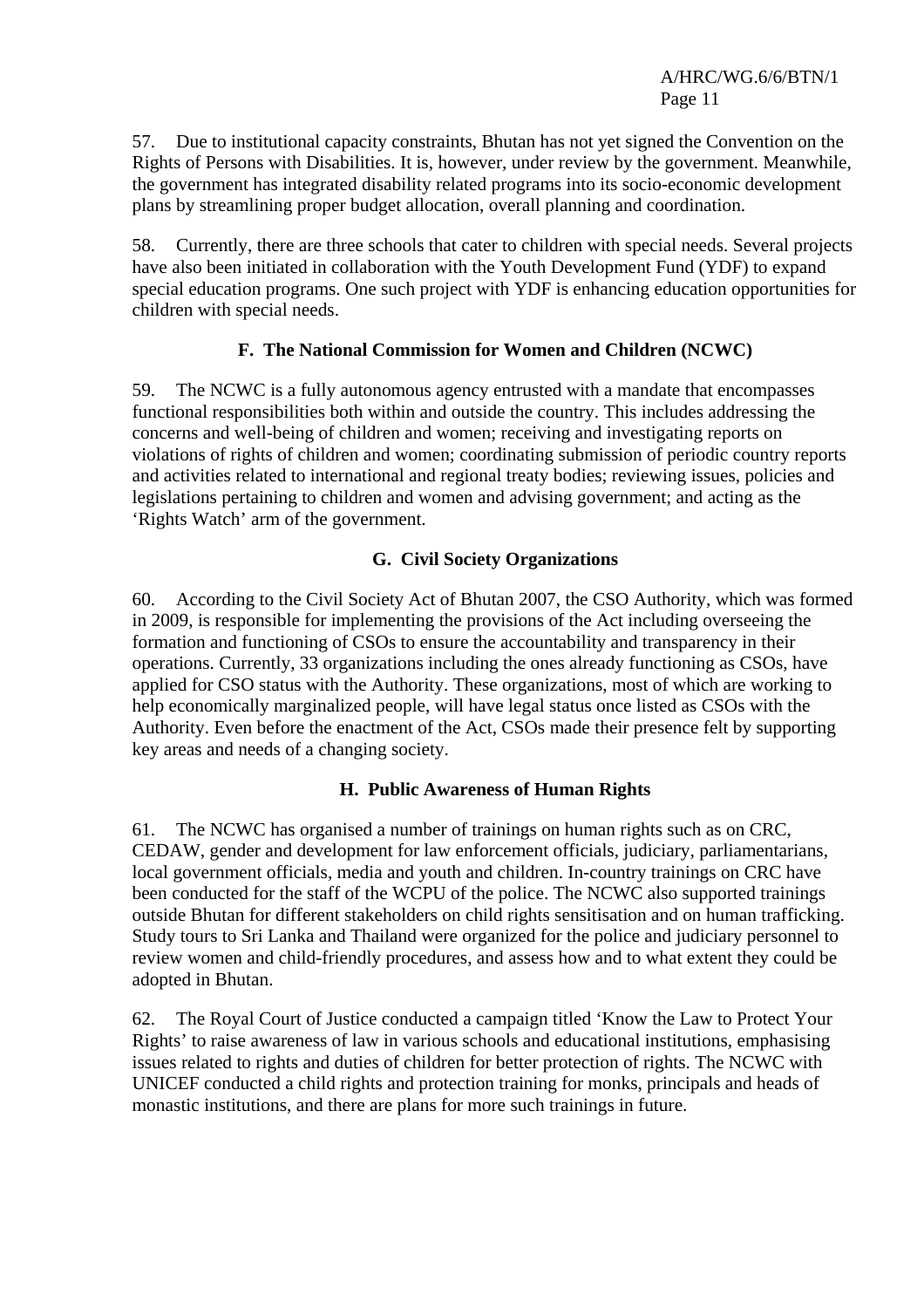63. Although CRC has not been integrated into the formal school curriculum, child rights and protection issues have been included in various activities targeting children including the scouts program, in youth leadership trainings, in school life skills program and in other extra-curricular activities.

64. A training of trainers' workshop was held in early 2009 for the judicial and law enforcement officials on Laws and Policies, Violence against Women (VAW) and Rights. The workshop was attended by over 40 personnel from the judiciary and the police who in turn, sensitized employees of their respective agencies.

# **I. Accountability and Oversight of the Royal Bhutan Police (RBP)**

65. As a trained uniform force, the RBP is primarily responsible for maintaining law and order, and preventing crime. They are also considered an important part of the nation's security force. The Royal Bhutan Police Act of 2009 reinforces the roles and responsibilities of police personnel in society. The Act also provides mechanisms to check any abuse of power by police personnel. The CCPC provides a safety valve for any abuse of power in criminal investigations by an investigating officer of RBP. The Police Service Board consisting of senior officers and a representative from the Ministry of Home and Cultural Affairs reviews and conducts inquiries and investigates cases involving abuse of powers by the police. The RBP Act also authorizes the Chief of Police to take appropriate action to give concurrence to the inquiry reports submitted by the Board and award punishment accordingly to police personnel. The RBP functions under civilian control.

66. The police in Bhutan are not immune from criminal prosecution for any violation of human rights. They are expected to function with greater efficiency and effectiveness in securing the rights of the accused during an investigation. The RBP Act embodies international standards and principles to handle the rights of an accused and best practices essential for effective, lawful and human conduct by police personnel.

67. The RBP is continually incorporating rights-based approach in its work. It is also trying to improve its public service image by undertaking institutional reviews and through various training courses on human rights to its personnel. The accountability mechanisms that are provided in the RBP Act helps to ensure police discipline, adherence to human rights and inculcating an institutional police culture to protect the rights of people.

### **J. Past cooperation with UN human rights bodies**

68. Bhutan has taken active interest in UN human rights activities, particularly through the Commission on Human Rights (CHR) and the Human Rights Council (HRC). Bhutan served as an active member of the CHR for three terms from 1995-2000 and from 2004-2006. Although not a member, Bhutan actively participates in the work of HRC. Bhutan also participated actively at Ministerial level in the World Conference on Human Rights in Vienna and the World Conference on Racism in Durban and its Review Conference.

69. Bhutan was among the first group of countries that invited Mr. Jose Ayala Lasso, the first High Commissioner for Human Rights, to visit the country in August 1994 after assuming office in April 1994. During his visit, the High Commissioner had wide ranging discussions with all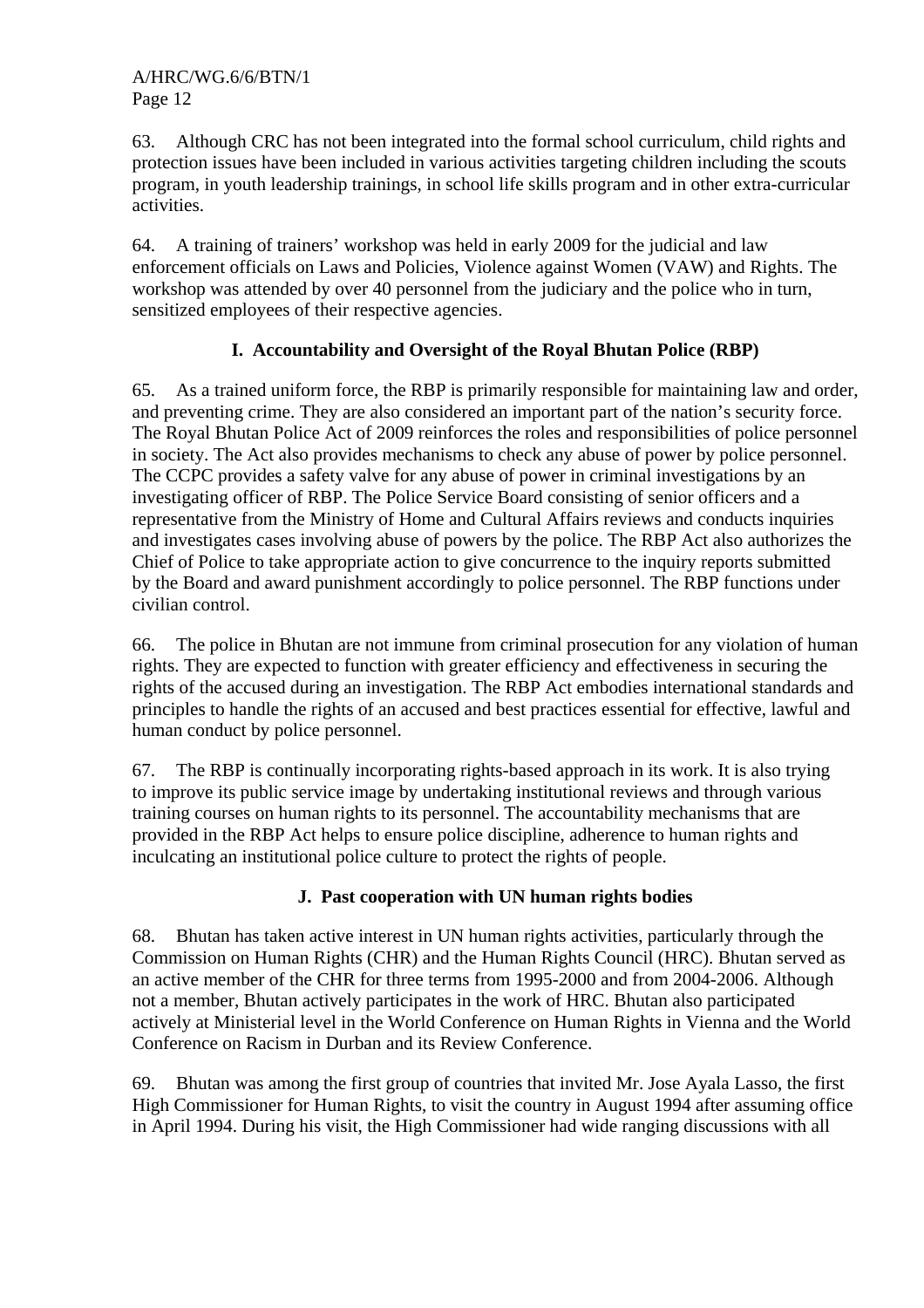relevant government officials on the situation of human rights in Bhutan. The government requested the High Commissioner for assistance of the Centre for Human Rights (now the OHCHR) in advancing the national implementation of international human rights norms in Bhutan. As a result, Bhutan was the beneficiary of an OHCHR Technical Cooperation Project.

70. Following the High Commissioner's visit, there has been active interaction and cooperation between Bhutan and OHCHR, especially with the implementation of the Technical Cooperation Project. Visiting Bhutanese Ministers to Geneva have also continuously interacted with the OHCHR ever since. The Permanent of Mission of Bhutan in Geneva continues to interact regularly with the OHCHR.

71. The Technical Cooperation Project BHU/95/AH/20 – Strengthening National Human Rights, resulting from the High Commissioner's visit, was implemented by the OHCHR from 1997-2001. The total project cost was US\$300,600 including the government's in-kind contribution of US\$10,000. Through this project, Bhutan was able to strengthen the administration of justice, train law enforcement officials on the theoretical aspects and practical implications of international human rights standards, and to support Bhutan's capacity to report under international human rights instruments and its understanding of international human rights norms and obligations. Under the Project, the following activities were undertaken:

a) Seminar for High Court Judges on International Human Rights Standards;

 b) Training Course for paralegals in Bhutanese criminal procedure and international human rights standards on the administration of justice:

c) Training course for police on human rights and law enforcement;

d) Training course for district judges on judicial structures;

 e) Training of Judges on administration of justice and human rights through an OHCHR fellowship program in cooperation with the Human Rights Centre of Essex University;

 f) Training of policewomen on human rights of detainees through an OHCHR fellowship program in cooperation with the Human Rights Centre of Essex University; and

 g) Fellowships to relevant government officials on treaty accession and reporting obligations.

At the end of the Project, the OHCHR engaged an independent expert, to carry out a Project Evaluation Mission. The evaluation report stated that the government's engagement in the project was positive. In particular, highlighting cooperation extended in its overall implementation and administration, the selection of suitable participants for various activities under the project, and also taking special note of the follow-up by the government agencies that builds upon the benefits of the technical cooperation.

72. Bhutan was also the first country to invite the Working Group on Arbitrary Detention (WGAD) to visit the country in October 1994 undertaken by the Group's Chairman-Rapporteur, Mr. Louis Joinet, and by two of its members, Mr. L. Kama and Mr. K. Sibal. The WGAD was invited to visit Bhutan in connection with an alleged case of arbitrary detention being considered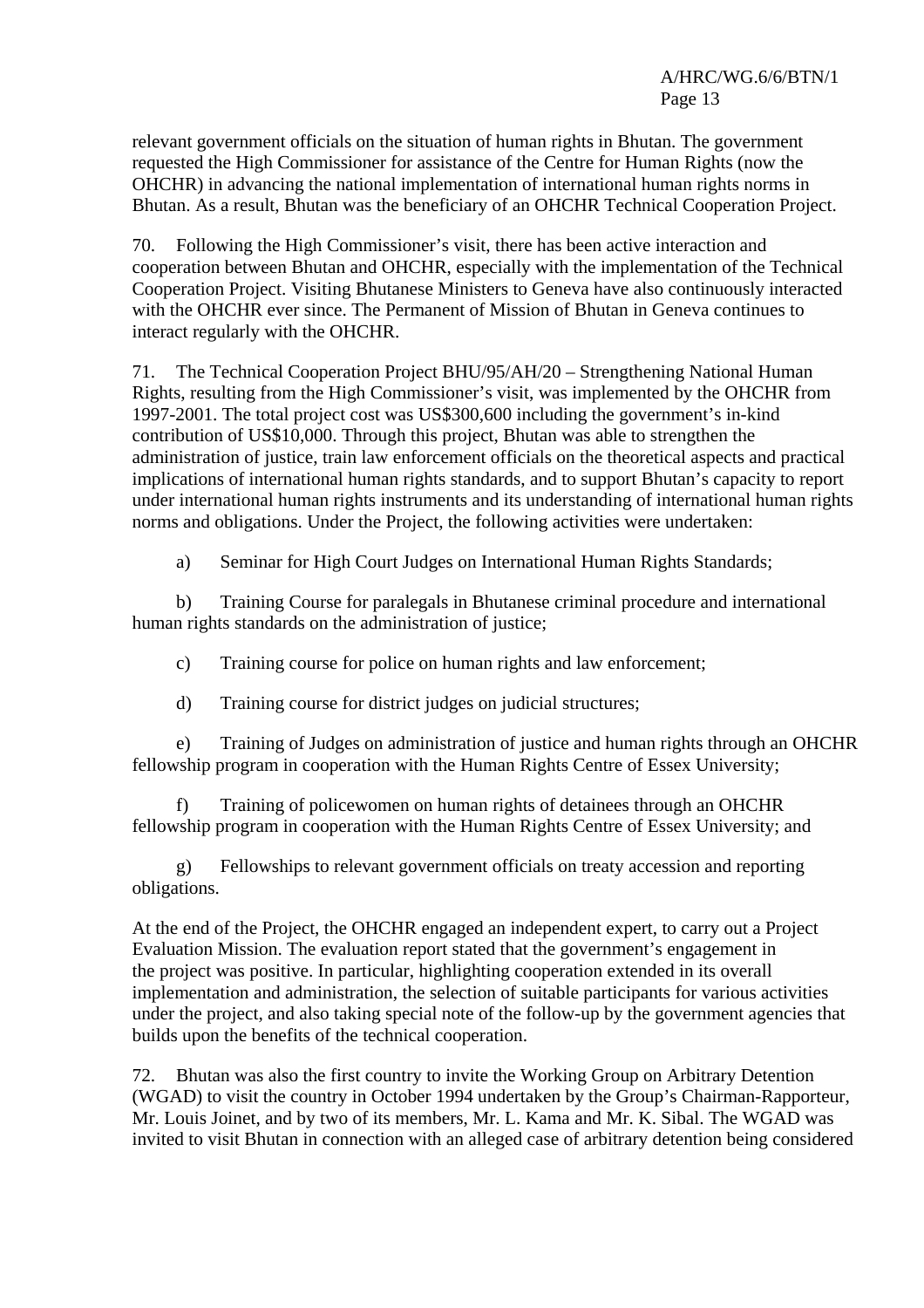by them. The scope of the visit was not just confined to this particular case, but covered other areas of its mandate. In a spirit of openness and transparency, the government extended full cooperation in facilitating the visit.

73. The government invited the WGAD for a follow-up visit in April 1996 undertaken by Mr. Louis Joinet, Chairman-Rapporteur. The WGAD followed-up on the recommendations it had made on the administration of justice; visited courts, prisons and police stations in other provinces outside the capital; and re-evaluated the case that the WGAD had declared as non-arbitrary. The WGAD noted that its earlier recommendations were implemented and also noted the government's intention to deal effectively with issues brought to its notice. The WGAD once again declared the particular case submitted for review as non-arbitrary.

74. The government invited Mr. Miguel Alfonso Martinez, Special Rapporteur for Human Rights and Human Responsibilities, to Bhutan in September 2002. He interacted extensively with relevant officials of the government for the preparation of his final report E/CN.4/2003/105 dated 17 March 2003 on the study requested by the CHR in its resolution 2000/63, and submitted pursuant to ECOSOC decision 2002/277.

75. Cooperation between Bhutan and the International Committee of the Red Cross (ICRC) began with the signing of a five-year Memorandum of Understanding between the government and ICRC in November 1993. This MoU, which has been renewed annually since its expiry in 1998, allows the ICRC to visit all persons arrested or detained for offences against national security. The ICRC is given access to all places where such prisoners are located to determine their treatment and the material and psychological conditions of detention. By June 2009, the ICRC had conducted 27 visits to Bhutan.

76. The ICRC has conducted approximately 14 seminars/workshops on implementation of international humanitarian law with specific focus on the 1949 Geneva Conventions and the 1997 Ottawa Convention for relevant law enforcement and government officials of Bhutan. In support of the work of ICRC, the government has been making voluntary contributions to the ICRC averaging annually at US\$16,000. Both the government and ICRC are satisfied with the present state of cooperation.

# **V. IDENTIFICATION OF CHALLENGES, CONSTRAINTS, ACHIEVEMENTS AND BEST PRACTICES**

### **A. Challenges and Constraints**

# **1. Poverty**

77. Despite significant progress in poverty reduction over the years, 23.2 percent of the population still lives below the poverty line. Hence, it is the overarching objective of the  $10^{th}$  FYP to reduce poverty to 15 percent by the end of the current plan. The government recognizes that poverty is not just about the lack of basic necessities and material needs, but is a debilitating condition that deeply affects the non-material well-being of people as well. The prevalence of poverty is the biggest obstacle to achieving Bhutan's vision of a GNH society. This is further exacerbated by the fact that 98 percent of the poverty-stricken population reside in rural areas. Lack of education and awareness entail significant constraints.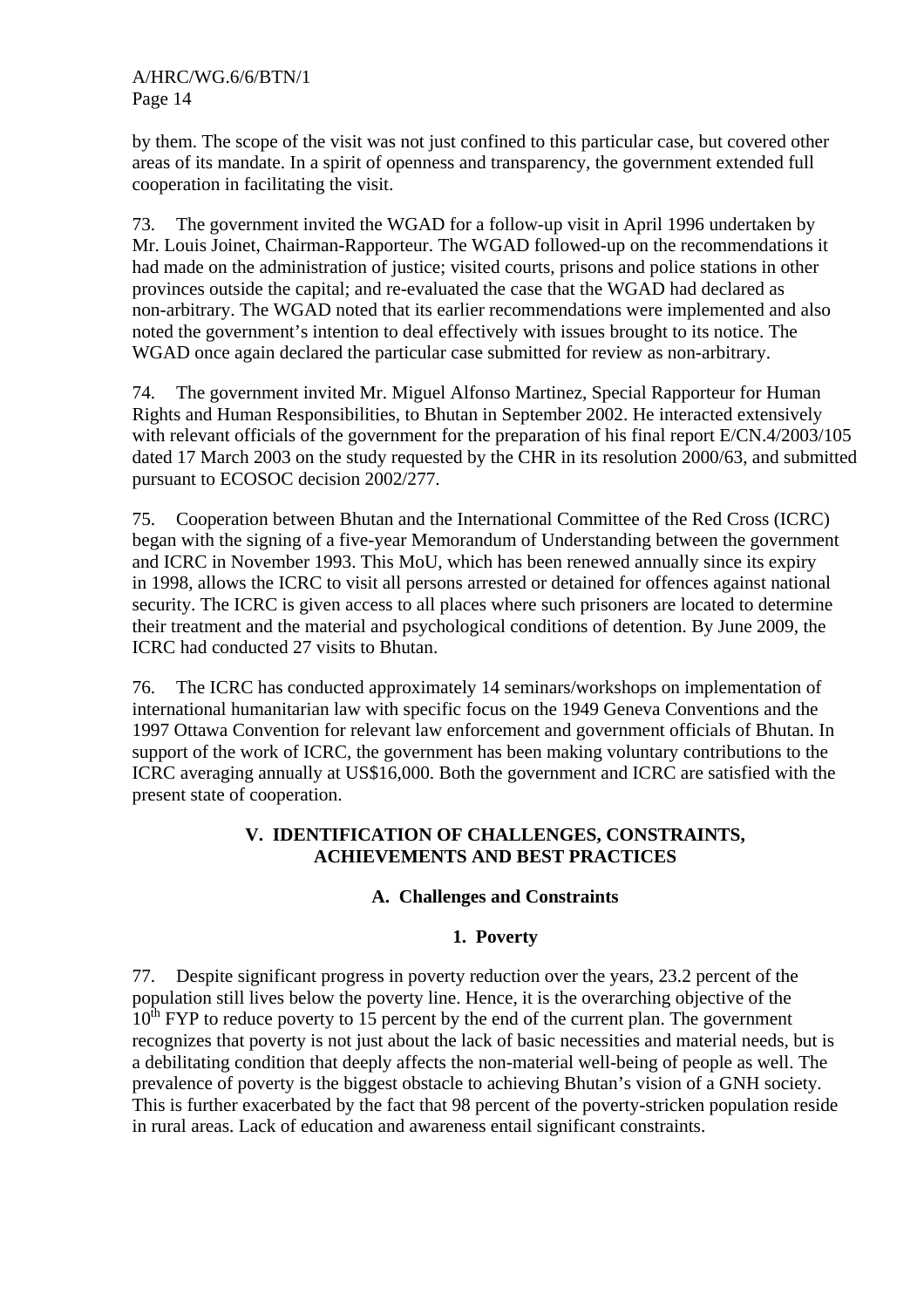### **2. Problems of Access**

78. The rugged mountains and scattered rural settlements make delivery of social services such as health, education, electricity and safe drinking water extremely difficult and expensive.

#### **3. Unemployment**

79. With an estimate of 10,600 young women and men unemployed, the need to create opportunities for youth employment is undeniable. The national unemployment rate has increased from 1.4 percent in 1998 to 3.7 percent in 2007. While the figure is not alarming compared with global trends, the situation is critical in Bhutan's context as more than 6,300 (60 percent) unemployed youth today are between the ages of 15 and 24, and youth comprise nearly 23 percent of the country's population.

80. It is expected that by 2013, the number of youth will increase to 194,417 (male – 102,530 and female – 91,888). According to the labour force surveys, youth unemployment is growing at the rate of 0.44 percent (male  $-0.21$  percent and female  $-0.68$  percent) annually. The PHCB 2005 shows youth unemployment at 6.19 percent (male – 5.53 percent and female – 7.19 percent). Further, the steady increase in rural-urban migration aggravates the existing youth unemployment problem. The PHCB 2005 also shows urban unemployment rate of 10.7 percent (male – 5 percent and female – 16.3 percent). Despite concerted efforts of the government to reduce youth unemployment, approximately 10,000 job seekers were still unemployed at the time of writing this report. Currently, the government is taking measures such as labour market information, employment services, entrepreneurship and self-employment through promotion of Small and Medium Enterprises, and introduction of apprenticeship training programs and pre-employment engagement programs to curb youth unemployment.

### **4. Climate change**

81. As a small, landlocked, least developed country with a fragile and mountainous ecosystem, Bhutan faces serious threats from climate change despite being one of the lowest greenhouse gas emitters and committed to a development path that is clean and green in line with the development philosophy of GNH. With low emissions, 72.5 percent of the country forested, and a commitment to always maintain a minimum of 60 percent of our land under forests, Bhutan is already beyond being carbon neutral and has a net sequestration of greenhouse gases. Yet, Bhutan is one of the country's most vulnerable to the dangers posed by climate change. Specific dangers are Glacial Lake Outburst Floods (GLOFs), erratic weather patterns and rising cases of vector-borne diseases.

82. Bhutan has 26 glacial lakes that are in danger of bursting as GLOFs as a direct result of global warming. This threat, if not addressed, will endanger the lives and livelihoods of countless people not only in Bhutan, but in the densely populated regions in the downstream countries as well. The recent flooding in May 2009 demonstrated the destruction such calamities can unleash. As a result of incessant rainfall from cyclone Aila in the Bay of Bengal, the whole river system in Bhutan flooded to levels not seen before. Apart from damages to properties worth Nu. 719 million, the calamity claimed twelve lives in Bhutan.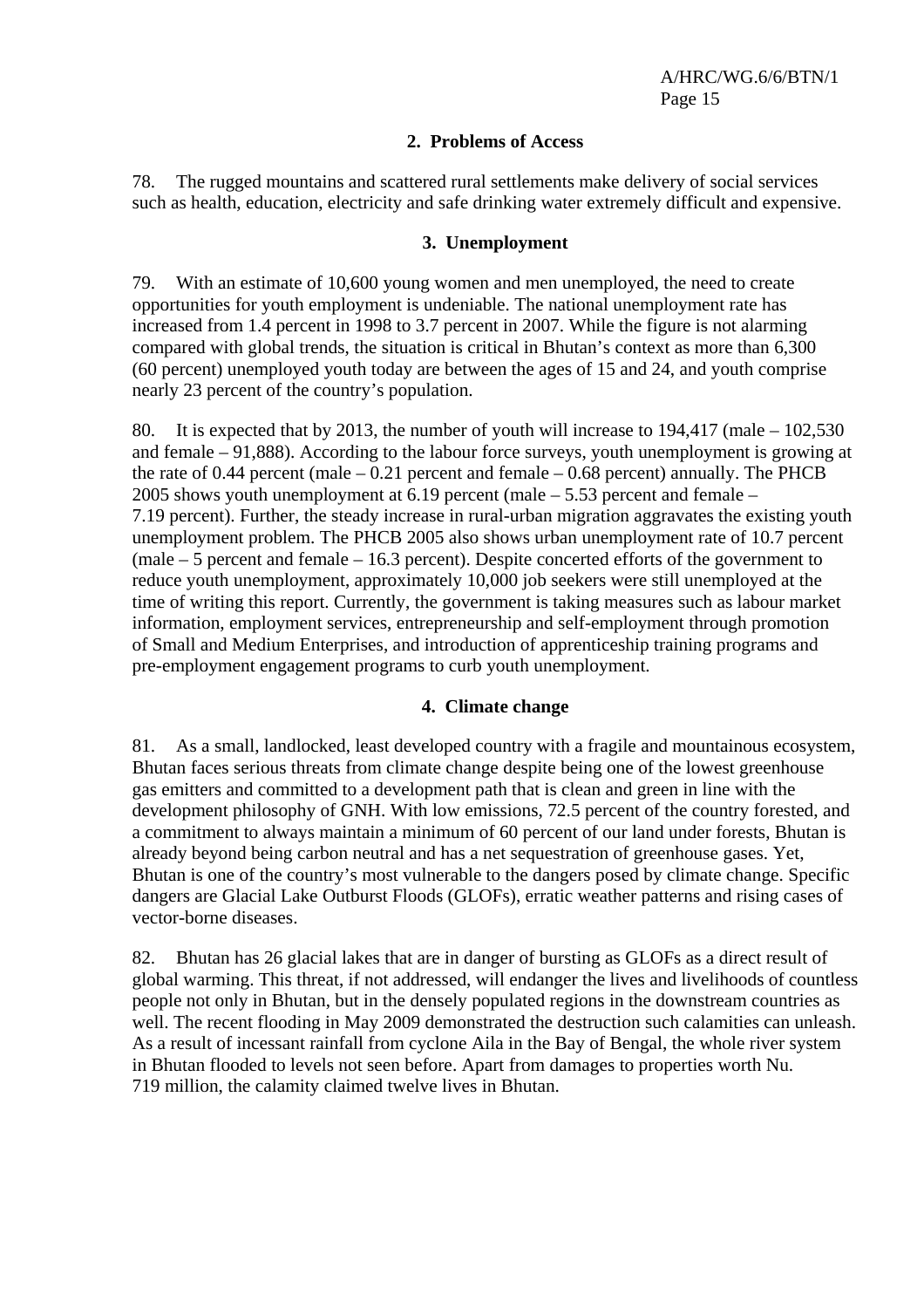83. 69 percent of Bhutanese depend on subsistence farming, but water shortage and erratic monsoons threaten their livelihoods. Hydropower, which is the highest revenue earner for Bhutan, will also be adversely impacted. Malaria and dengue are now spreading from lower to higher elevations where such diseases have never appeared before.

# **5. Illegal immigration**

84. Bhutan is located in a region marked by vast population movements due to compelling forces of extreme poverty, environmental degradation and political instability. Since 1960, when Bhutan began the process of planned socio-economic development, it has faced an influx of illegal immigrants who were actually economic migrants, attracted by better economic opportunities, favourable land-to-people ratio and the small population of the country.

85. The illegal immigrants mingled easily with the local Lhotsampa population of southern Bhutan who are of ethnic Nepalese origin, registering themselves as Bhutanese citizens through fraudulent means. They escaped detection due to the weak administrative system in the south and because of their ethnic, cultural and linguistic affinities with the Lhotsampas, who had received Bhutanese citizenship in 1958.

86. The first nationwide census of the country in 1988 revealed the presence of a large number of illegal immigrants and an unnatural population increase in southern Bhutan. The gravity of the situation led the government to implement the country's citizenship and immigration laws more strictly. Unfortunately, people with vested political interests misled the masses in the South to claim discrimination against southern Bhutanese, fomenting political turmoil in the country.

87. In 1991, the opening of the refugee camps in eastern Nepal without any screening procedures to verify their refugee status quickly led to the congregation of all kinds of people in the camps. The problem of the people in the refugee camps in eastern Nepal is not a typical refugee situation, but one of highly complex nature, with its genesis in illegal immigration. Bhutan remains committed to finding a lasting solution through the bilateral process, based on agreements already reached between the government of Bhutan and Nepal. With new governments in both countries, it is hopeful that the bilateral process will receive the necessary political support. The channels of communication have always remained open. The efforts of the Core Group in resettling people from the camps are appreciated as these initiatives will contribute towards resolving this humanitarian problem.

88. As a small country with an open and porous border, Bhutan is likely to continue to face the threat of illegal immigration. The modicum of success in its development efforts is likely to continue to provide an attractive destination for economic migrants. Illegal immigration, if not checked, will pose a serious threat to the country's security and its distinct political and cultural entity. Bhutan's only safeguards against such threats are its citizenship and immigration laws.

### **6. Terrorism**

89. Bhutan has serious security concerns arising from increasing terrorist activities in Bhutan. These terrorist activities have been carried out by armed groups formed outside Bhutan that have declared their intention to enter the country to achieve their political aims through violent means, including an armed revolution to destabilize the democratic government in Bhutan. In the past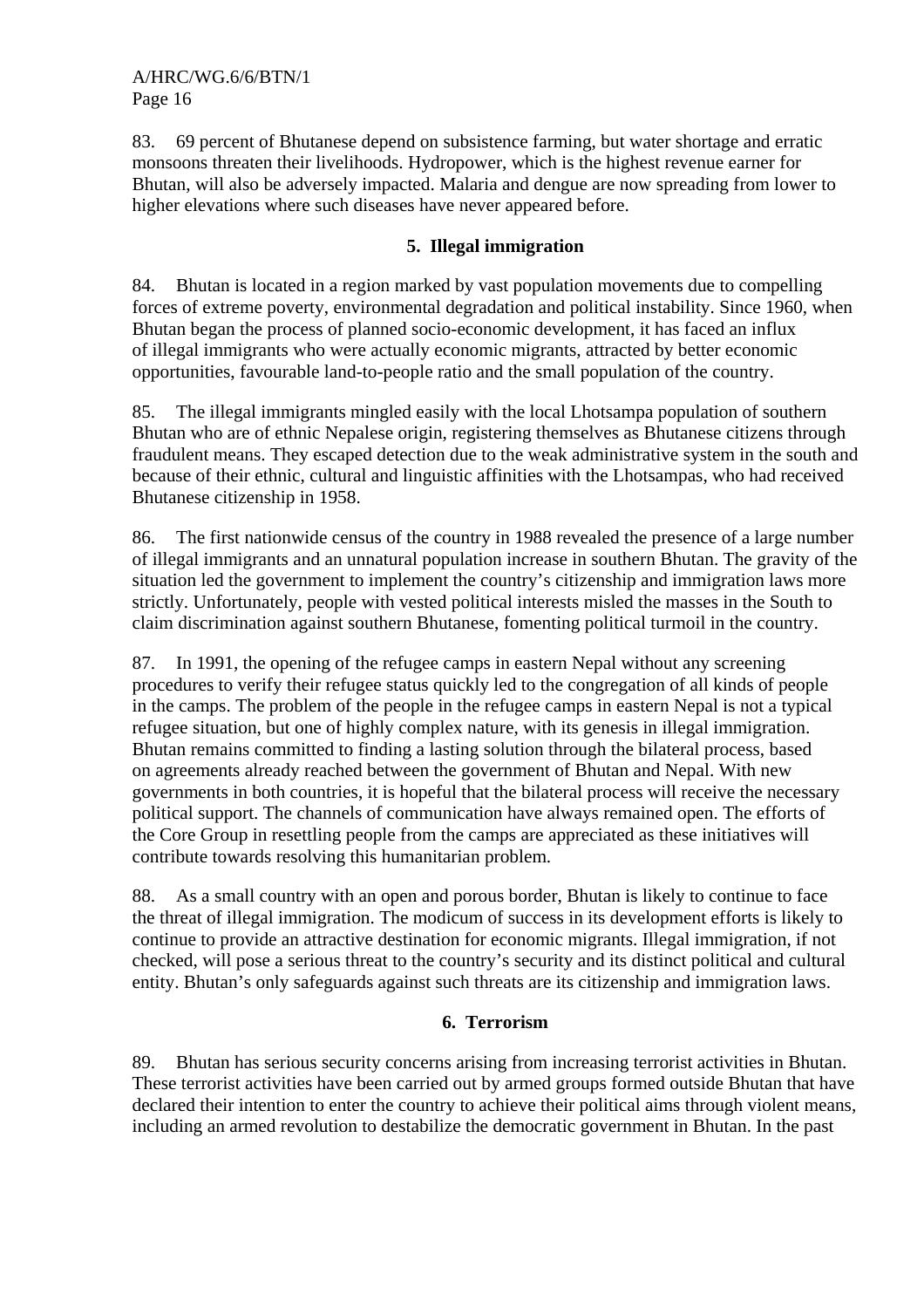two years, these groups have been responsible for 15 bomb blasts inside Bhutan, some of which were aimed at discouraging people from participating in Bhutan's first historic democratic elections. They have also attempted to establish terrorist camps inside Bhutan and instigate the people to start a people's war against the democratic government.

90. At a critical juncture, when Bhutan is in the process of consolidating democracy in the country, it cannot afford any disruptions from terrorist activities. These are a grave security threat to Bhutan and if unchecked, has the potential to destabilize the entire region. At such an important stage in its history, Bhutan needs the full cooperation and understanding of the international community to ensure that threats from terrorism do not undermine the success of democracy in Bhutan.

### **B. Achievements**

### **1. Achievement of MDGs**

91. By subscribing to the MDGs, Bhutan has decided to share in a global vision for the new century based on the fundamental values of freedom, equality, solidarity, tolerance and respect. Bhutan is on track to achieving most of the MDGs.

### **a) Poverty alleviation and gainful employment**

92. Poverty has been reduced by more than a third from 36.3 percent in 2000 to 23.3 percent in 2007 and Bhutan is likely to outstrip the first goal of halving poverty by 2015. This creates a level platform that addresses the social and economic rights of the citizens. To address food insecurity in vulnerable areas, mostly rural, the government has initiated a number of targeted interventions including development of Bhutan National Food Security Strategy and demarcation of fertile agriculture land under a protection scheme to enhance domestic food production.

93. Bhutan faces significant challenges in providing gainful employment to its disproportionate youth population. However, unemployment is mainly an urban phenomenon while rural areas continue to face severe labour shortage. In order to address these issues, the government continues to invest in creating large-scale job opportunities and developing skills by providing trainings, entrepreneurship courses and apprenticeship for job-seekers and promotion of farm mechanization in rural areas to counter labour shortage and make farm life more attractive.

### **b) Universal Primary Education and Gender Equality**

94. Modern education was first introduced in the country in the early 1960s with the launch of the  $1<sup>st</sup> FYP$ . Until then, only monastic education was available in the country. The government has consistently accorded high priority to education and in the  $10<sup>th</sup> FYP$ , it has allocated Nu.9.5 billion to this sector. From just 11 schools with 400 students in 1960, the education system has now grown to over 564 schools and institutes with 175,061 students taught by 7662 teachers and lecturers in 2008.

95. There has been substantial progress in enhancing primary school enrolment and Bhutan is on track to achieving universal primary education. The Gross Primary Enrolment Ratio (GER) is currently 114 percent and NER is 92 percent with a target to achieve near 100 percent by the end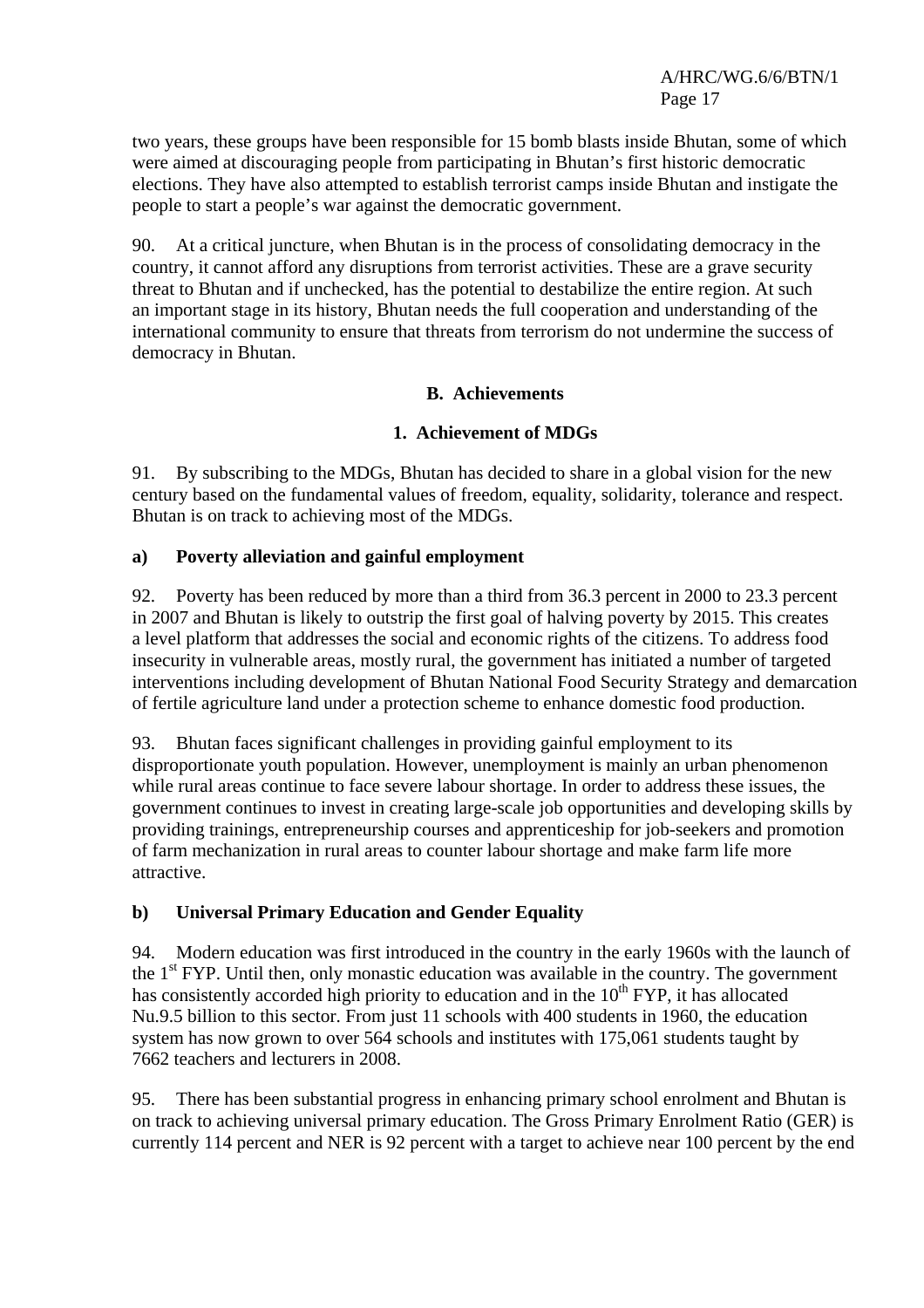of the  $10<sup>th</sup> FYP$ . There is near gender equity at the primary and basic education level and the gap is narrowing at higher educational levels. Curriculum is being continually reviewed and revised to ensure relevance to the world of work and the emerging needs of the country.

96. Since 1973, Bhutan has made extra efforts to provide education to children with disabilities and learning difficulties by establishing institutes for such children in strategic locations around the country to enable easy access. During the  $10<sup>th</sup> FYP$ , more such institutes and centres will be established.

97. Notwithstanding achievements, the education sector is faced with major constraints and challenges. These include, *inter alia,* teacher shortage; enormous pressure on limited facilities at secondary level; ensuring quality education while enhancing enrolment; and adopting an inclusive approach to education for children with physical disabilities and learning difficulties. The government is making every effort to address these challenges.

# **c) Health: Child and Maternal Health and HIV/AIDS**

98. Starting with two hospitals and 11 dispensaries manned by a few health workers in 1961 when Bhutan began socio-economic development activities, the health sector has made tremendous achievements in healthcare delivery system. The table below is reflective of the significant improvements in health.

| Sl. No.        | Indicators                                      | <i>Baseline</i>   | <b>Current Statistics</b> |
|----------------|-------------------------------------------------|-------------------|---------------------------|
|                | Expectation of life at birth                    | 45.6 years (1985) | 66.9 years (2009)         |
| $\overline{2}$ | Infant mortality rate per 1000 live births      | 102.8 (1985)      | 40.1(2005)                |
| 3              | Child – under 5 mortality rate per 1000 live    |                   |                           |
|                | births                                          | 211 (1984)        | 61.5(2005)                |
| 4              | Maternal mortality rate per 100,000 live births | 770 (1984)        | 255 (2000)                |
| 5              | Access to safe drinking water                   | 54% (1985)        | 82.5% (2008)              |
| 6              | Access to safe excreta disposal/sanitation      | 60% (1987)        | 90.8% (2008)              |
| 7              | Number of hospitals                             | 27 (1986)         | 31 (2009)                 |
| 8              | Number of Basic Health Centres                  | 67 (1986)         | 178 (2009)                |
| 9              | Number of Outreach Clinics                      | 46 (1986)         | 514 (2006)                |
| 10             | Number of doctors including specialists and     |                   |                           |
|                | indigenous physicians                           | 145 (1986)        | 174 (2009)                |
| 11             | Number of nurses                                | 252 (1986)        | 567 (2009)                |
| 12             | Number of technicians                           | 119 (1986)        | 420 (2006)                |

### Table: **Selected Indicators**

 *Source*: Ministry of Health, Royal Government of Bhutan.

99. Bhutan's healthcare system is based on the primary healthcare approach geared towards promotion of health and prevention of diseases and conditions of ill-health for which the country has received international acclaim. Universal child immunization was achieved in 1991, leprosy and iodine deficiency disorders were declared no longer a public health problem in 1997 and 2003 respectively. The other success story is the essential drugs program. The health sector is fully committed along with other stakeholders in spearheading the country's commitment on the sustenance of the ban on the sale of tobacco and tobacco products.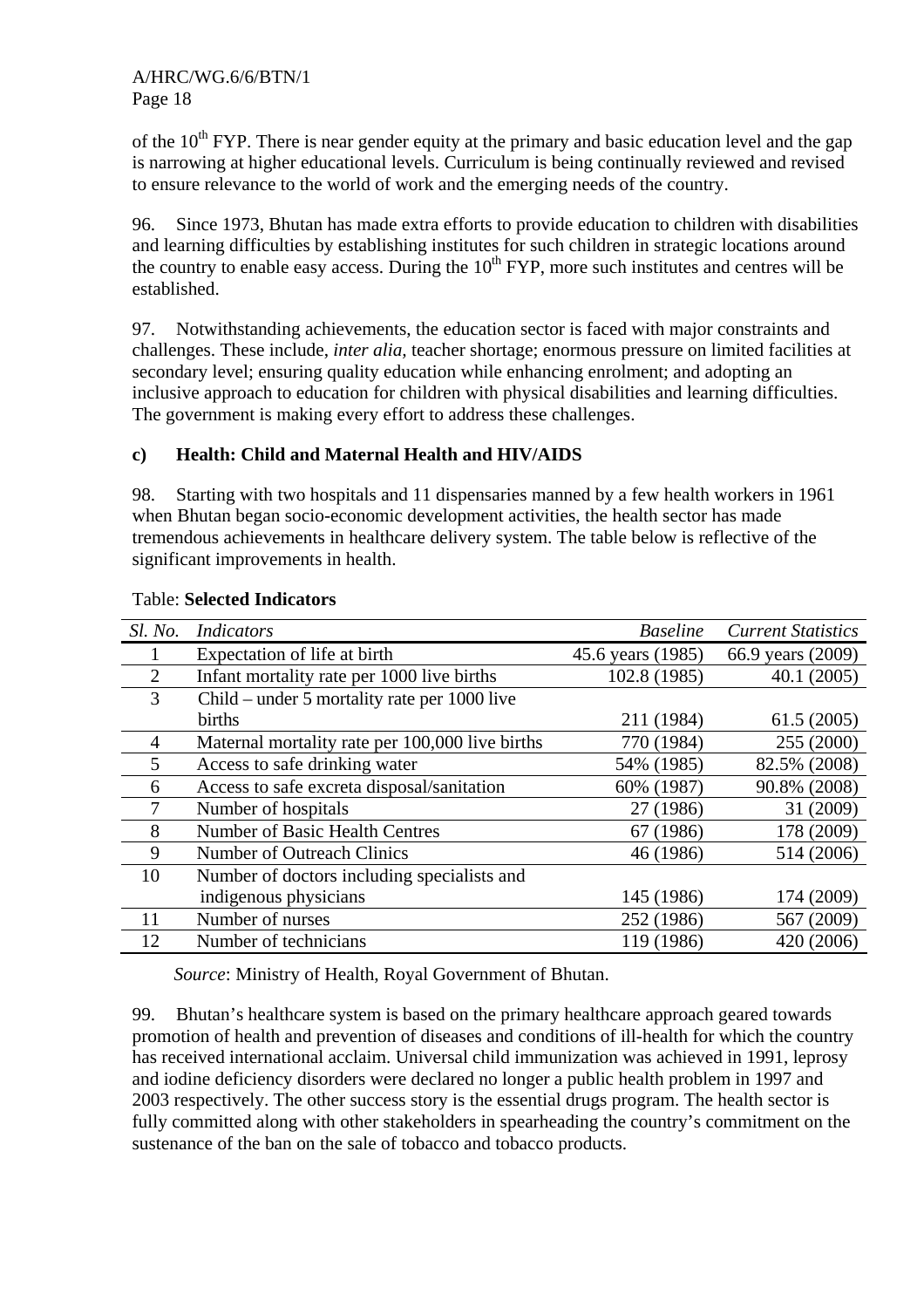100. Despite being a very low prevalence country for HIV/AIDS, the disease has been identified as a potential major public health concern for more than a decade and the government continues to accord high priority to combat the spread of the disease. People with HIV/AIDS are provided free medical and counselling services and campaigns to prevent discrimination against people with HIV/AIDS are carried out regularly.

### **d) Environment Sustainability**

101. Forests cover 72.5 percent of Bhutan's total area of which 30 percent is designated as protected. This has been possible due to strong political commitment, traditional values and a way of life that reveres nature and a relatively small population. Notwithstanding these, environmental conservation is becoming increasingly challenging due to pressures exerted by new demands of a growing population.

# **2. Achievements in SAARC Development Goals**

102. The SAARC Development Goals (SDGs) 2007 – 2012 is a reflection of the regional will to do better than the goals set by MDGs. The SDGs have identified 22 priority goals in the areas of poverty alleviation, education, health and environment of which eight SDGs pertain to livelihood, four to health, four to education and six to environment. Bhutan has made considerable strides in all of these areas.

# **3. Growth of the media**

103. The freedom of speech and the press is guaranteed by the Constitution, which states that "A Bhutanese citizen shall have the right to freedom of speech, opinion and expression" and "There shall be freedom of the press, radio and television and other forms of dissemination of information, including electronic media". The government strongly believes that a free and independent media is vital for a vibrant democracy.

104. In addition to *Kuensel*, which became a daily national newspaper in May 2009, two private independent newspapers started publication in mid-2006. This was followed by the beginning of another daily which began publication in 2008. Besides the Bhutan Broadcasting Service, the national broadcasting agency which has a TV channel and a radio station, three FM radio stations began operating - one in 2006, one in 2007 and the other in 2008 – which cover Thimphu and a few other districts. A private television station is in an advanced stage of being established. Bhutan is witnessing an increasingly vibrant media that is indeed performing its functions as the fourth estate.

105. The internet and satellite TV have also been available since 1999. All types of other foreign media publications have always been freely available in Bhutan.

### **C. Best Practices**

### **1. Free Healthcare Services**

106. Healthcare has always been provided free in Bhutan. This commitment has been reinforced with its inclusion in the Constitution. The government even bears the cost of medical treatment including travel and living expenses for patients, along with escorts, who are referred outside the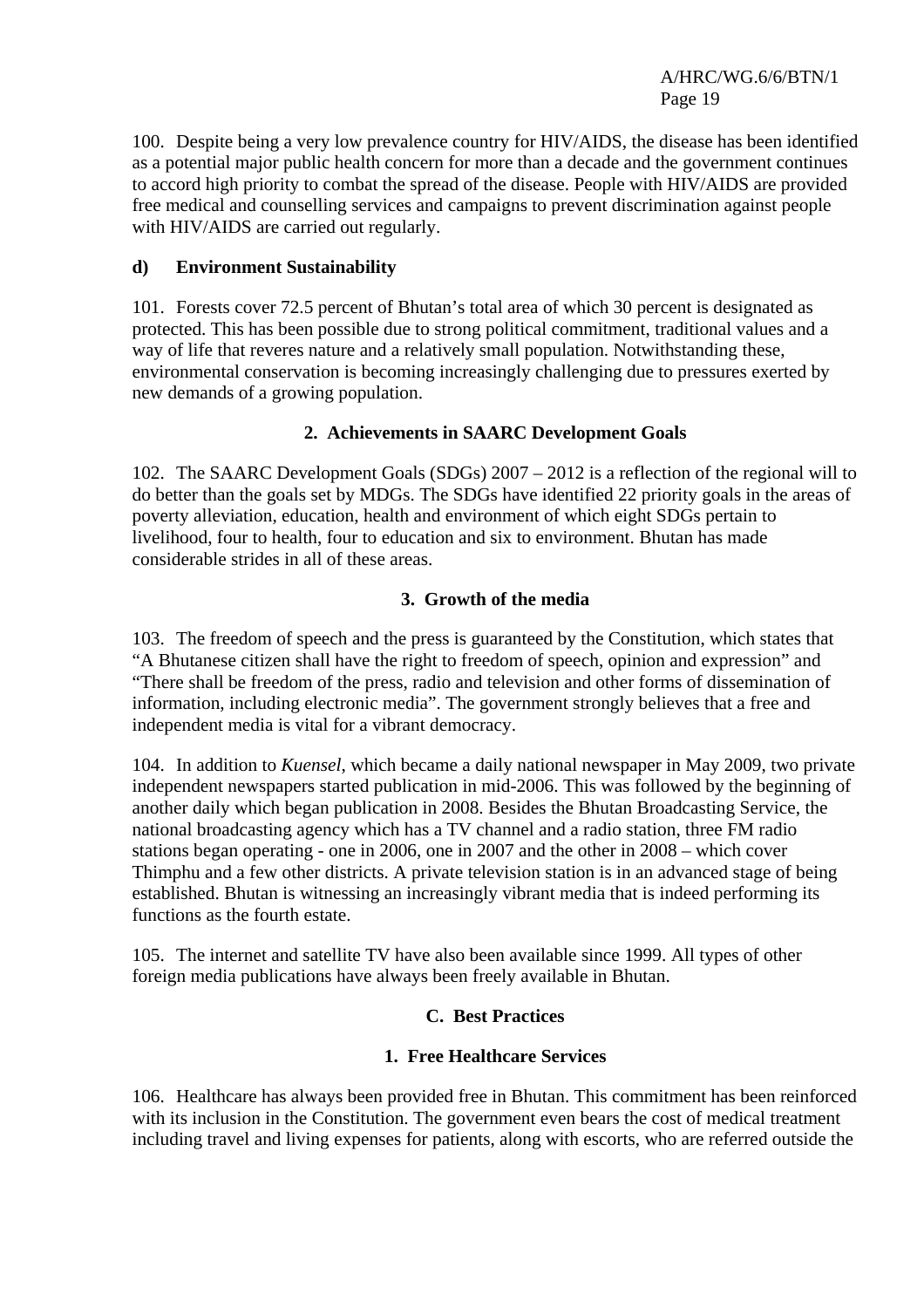country for specialized tertiary level care. The employees of the civil service are also given paid 'medical leave' for one month to enable them to escort their relatives who are referred outside the country for medical treatment. The medical personnel make periodic visits to religious institutions, schools and prisons to conduct medical check-ups and impart health education on various topics of interest to beneficiaries.

107. As a matter of health policy, the emphasis is given on institutional delivery of babies and exclusive breast feeding for four months. The other healthcare best practice is the institution of 'village health workers' (VHWs), which has taken the healthcare accessibility to the community level. The VHWs are volunteers from the villages who actively participate in tandem with the health workers on the promotion of community health, such as through sanitation, kitchen gardening, maternal and child health clinics for immunization, family planning and antenatal services.

108. To ensure long term sustenance of healthcare services in Bhutan, the Bhutan Health Trust Fund was established in 2004. With an envisioned target of achieving US\$ 24 million reserve through the contributions of the government matching contributions of donors on one to one basis, the fund will "ensure health and well-being of the Bhutanese people for generations to come."

### **2. Free Education**

109. The government provides free education to all children from pre-primary to Class 10. Besides tuition, even stationery, textbooks, sports items, boarding facilities and meals are provided free based on needs. To ensure access to schools within one hour walking distance, the government has established community primary schools in remote areas with the help of communities using locally available materials. Government support is provided in terms of building materials not available locally. Where it is not feasible to build community primary schools due to lack of a critical mass of students, the government has introduced extended classrooms, which are a branch of a school located closer to communities. Given the mountainous terrain and dispersed settlements, providing schools within walking distance is not always possible. Therefore, provision of free hostel facilities and school feeding programs continues to be a key incentive to encourage enrolment and retention, especially of girls in remote and difficult locations.

### **3. Kidu (welfare) System**

110. The *Kidu* system is a social safety net instituted by the Monarchs to address the grievances and needs of the vulnerable people such as economically disadvantaged, destitute, aged and disabled people, landless farmers and students with a clear objective of improving the lives of the beneficiaries. His Majesty the King, recognizing the social and economic role of the system, has personally travelled throughout the country taking *Kidu* to the people, and has professionalized and regularized the system by appointing officials at block and village levels to identify vulnerable individuals. Three regional offices have been established to monitor the delivery and effectiveness of the system. As of 2008, more than 3000 households had benefited from the system.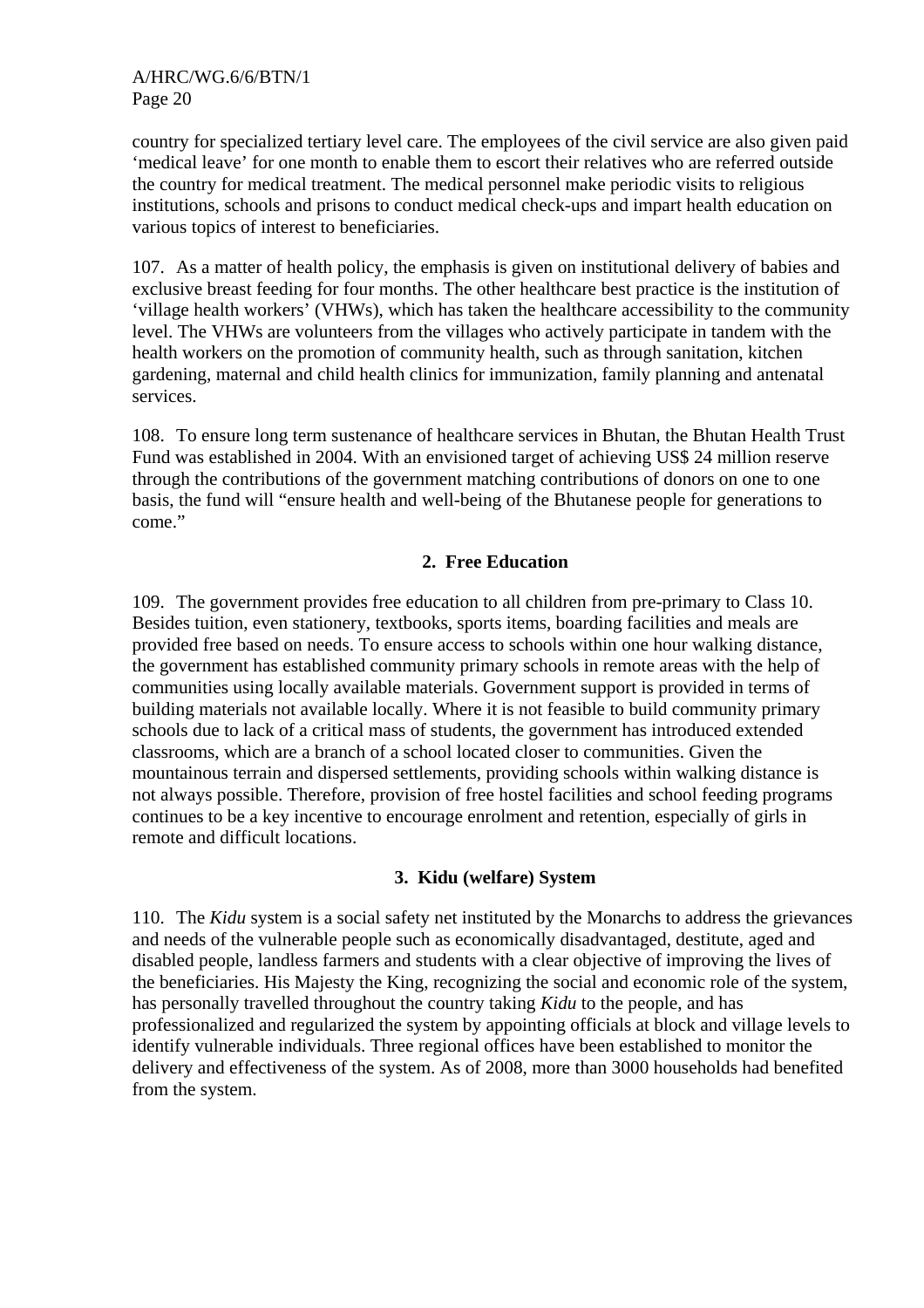### **4. Non-Formal Education (NFE) and Continuing Education Program**

111. The Non-Formal Education program was introduced in the early 1990s with the objective of eradicating illiteracy. Currently, there are 13,160 learners taught by 756 instructors in 688 NFE centres. This program has had a positive impact, especially on rural women, who constitute two-third of the beneficiaries, in enabling them to read, write and participate effectively in developmental activities and the democratization process. The national literacy rate is currently assessed at 59.5 percent and the target is to achieve 70 percent by the end of the  $10^{th}$  FYP.

112. The Continuing Education Program offers adults, who have had to leave school before completing their secondary education, the opportunity to upgrade their qualifications. The program is gaining popularity and there are plans to expand it during the  $10^{th}$  FYP due to increasing demand.

113. These two programs have been identified to receive the "Honourable Mention" of the UNESCO Confucius Prize for Literacy in September 2009 in Paris for their emphasis on literacy as well as for their focus on adults and out-of-school youth, particularly women and girls.

### **VI. KEY NATIONAL PRIORITIES, COMMITMENTS AND INITIATIVES**

### **A. National Priorities**

114. The current government, mindful of its responsibility to ensure a good beginning in order for a young democracy to succeed, has taken every measure to develop and sustain a democratic culture. The various institutions and mechanisms, necessary for the smooth functioning of democracy, such as the two other branches of the government, various constitutional bodies, and the media, have received unwavering support of the government with a single-minded focus to guaranteeing their independent functioning and sustainability. The media has received renewed assurances repeatedly from the government, including in the form of financial grants for them to grow and be able to nurture themselves independently. In addition, His Majesty the King has made it a personal commitment to oversee the strengthening of media agencies so that they can function without fear or favour.

115. To achieve equitable socio-economic development, the government has adopted poverty alleviation as its overarching objective for the  $10^{th}$  FYP. Thematically, five strategies constitute the core approach through which poverty reduction will be addressed. These strategies are vitalizing industry; national spatial planning; synergizing integrated rural-urban development for poverty alleviation; expanding strategic infrastructure; and investing in human capital. While poverty is mainly in the rural areas, these strategies take into account the need for an integrated approach in both rural and urban areas for mutual benefit.

116. The  $10^{th}$  FYP has devoted about 25 percent of the total resource to social sectors. The key national priority in these sectors is to address the issues of poverty, illiteracy, school enrolment, maternal health and access to services, especially in rural areas. Bhutan has also accorded one of the highest priorities to providing universal access to safe drinking water.

117. The Anti-Corruption Commission and the Royal Audit Authority provide checks and balances in the overall governance and promote efficiency, transparency and accountability.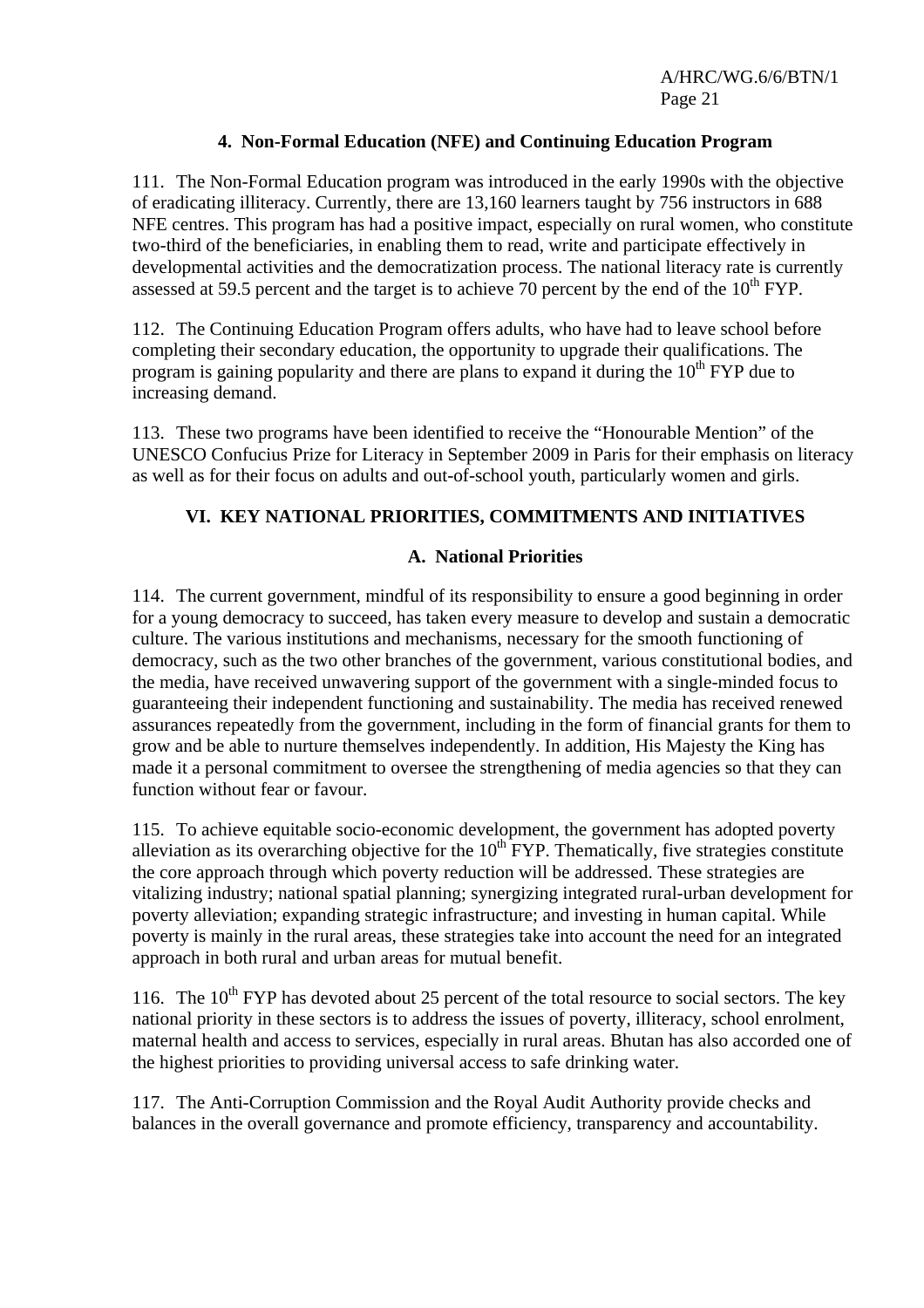118. The other national priority is youth unemployment.

### **B. Commitments**

119. Bhutan is committed to continue participating actively in all UN human rights activities with the objective of drawing on international best practices that can be incorporated into relevant domestic policies and legislations.

120. Cognizant of the clear benefits of working in close collaboration with CSOs, the government is committed to fostering ever closer ties with CSOs to ensure that the programs achieve the set objectives.

121. The government is committed to addressing the issue of domestic violence.

122. Bhutan became an Observer to the International Labour Organization (ILO) in June this year with a view to becoming a member in the near future.

123. The government is currently studying and reviewing other human rights instruments. It has always been the view of the government to first build the necessary social and political institutions and develop the human resources of the country before it assumes any international treaty obligations. In the absence of strong institutions and adequately qualified personnel, the government is seriously constrained in fulfilling obligations as specified in many of the international treaties and conventions. As Bhutan's capacity is enhanced, it will in the near future look forward to ratifying the other international human rights instruments.

### **C. Initiatives**

### **1. Women and Child Protection Unit (WCPU)**

124. The first WCPU was established in the capital in May 2007 with a 20-member staff. Since its establishment, the Unit has seen an increasing number of cases. There are plans to establish four more WCPUs by 2013 at the other major towns. The WCPU has been effective in providing quick and sensitive response to children and women's rights violations, especially in dealing with domestic violence and abuse cases.

125. The WCPU is strengthening its efforts to make police procedures more child-friendly, and is focusing on being prompt and sensitive in responding to investigations and receipt of complaints. To this effect, three mobile police vans have been deployed in the capital city. Similar programmes will be established in other towns in future. With the absence of professional social workers, the police officers at the WCPU provide advice and counselling to children in conflict with the law. They focus on mediation in cases involving family issues or children. Together, the WCPU and the NCWC also conduct 'family conferencing' or 'group conferencing' where they bring together the victim, the perpetrator and the family of the minor and mediate the case in the best interests of children and women.

### **2. Initiatives of CSOs**

126. CSOs like YDF, the Tarayana Foundation, RENEW and the National Women's Association of Bhutan have played a significant role in advancing the welfare of the disabled,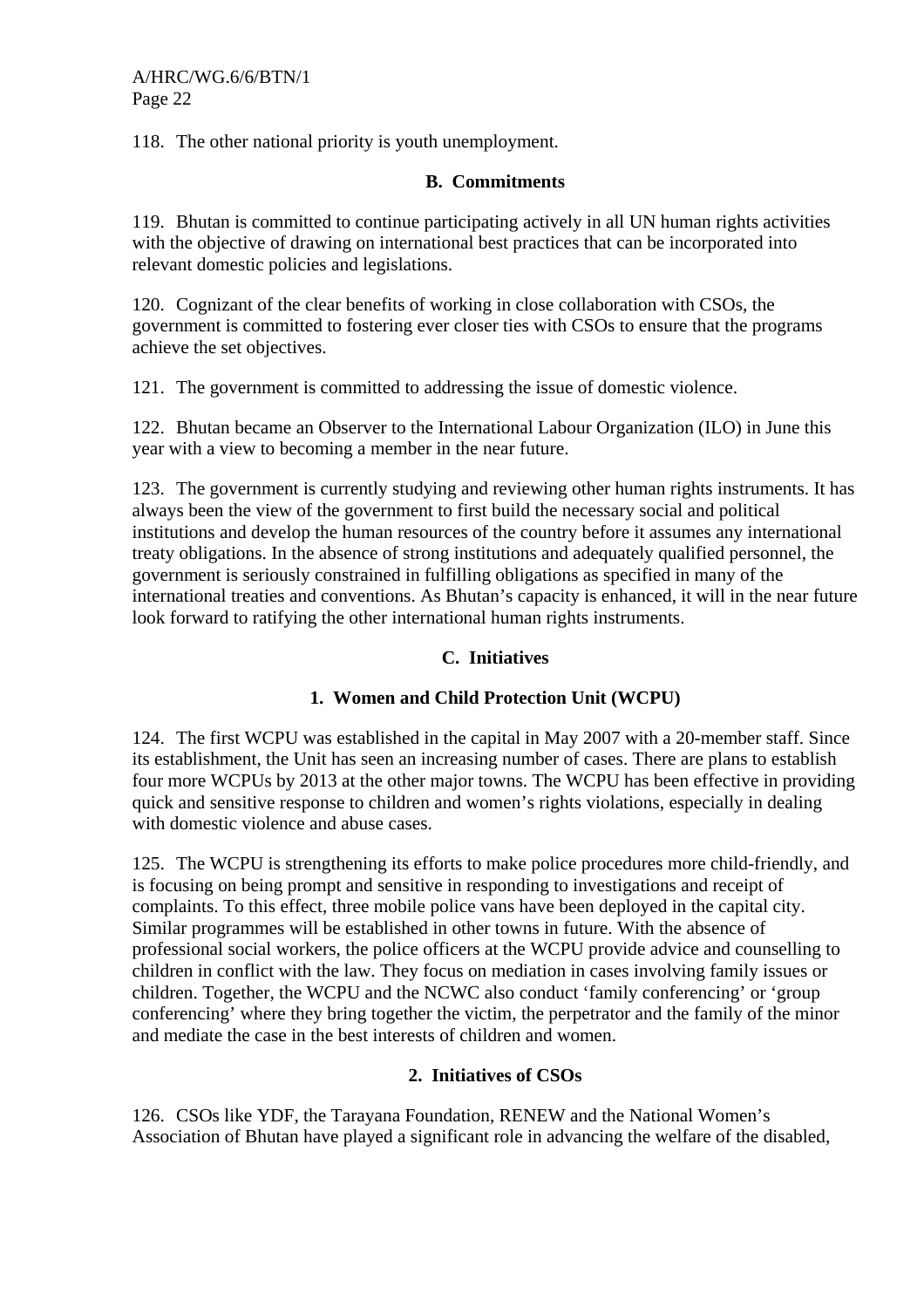juvenile delinquents and addicts, school leavers and economically disadvantaged individuals. They have been indispensible in raising awareness, developing capacity, promoting skills, empowerment and uplifting economically disadvantaged individuals through provision of economic assistance. The government has noted the indispensability of responsible CSOs in filling gaps not covered by government programs and is committed to working closely with the CSOs.

### **3. Forensic Medicine Unit (FMU)**

127. Realizing that scientific evidence is a vital tool in supporting justice and, therefore, the rule of law, the government has established a FMU at the Jigme Dorji Wangchuck National Referral Hospital in Thimphu in January 2005. The FMU is manned by specialists trained in international best practices including on investigation and documentation of torture, and other forms of cruel, inhuman or degrading treatment or punishment. The FMU also undertakes human rights advocacy and training of various stakeholders on the effective management of forensic cases with particular reference to preservation of forensic evidentiary integrity and documentation.

128. The government has plans to establish a full-fledged National Forensic Science Laboratory in the  $10<sup>th</sup> FYP$ . Such a facility will provide forensic services, trainings and research to address contemporary forensic issues including human rights violations and facilitate fair and timely administration of justice

# **VII. CAPACITY BUILDING AND TECHNICAL ASSISTANCE REQUESTS**

- Further technical assistance for capacity building to fulfil international treaty reporting obligations;
- Technical assistance and cooperation in order to strengthen individual and institutional capacities in international human rights;
- Technical assistance for capacity development for gender, women's empowerment and child protection.

### **VIII. CONCLUSION**

129. The Royal Government of Bhutan is deeply committed to ensuring the further promotion and protection of all human rights of its people. It is equally committed to ensuring the success of the democratic system of government. The Constitution is to be safeguarded at all cost. However, it is also fully aware of the challenges the country faces, being a land-locked and least developed, small in size and in a rapidly changing world. It appreciates the continued support and cooperation from the international community in its efforts at the promotion and protection of human rights and stands ready to further cooperate and learn the best practices of others while at the same time making its contributions as far as possible. Ultimately the Royal Government believes that without the enjoyment of all human rights, Gross National Happiness, to which it is also deeply committed, cannot be achieved.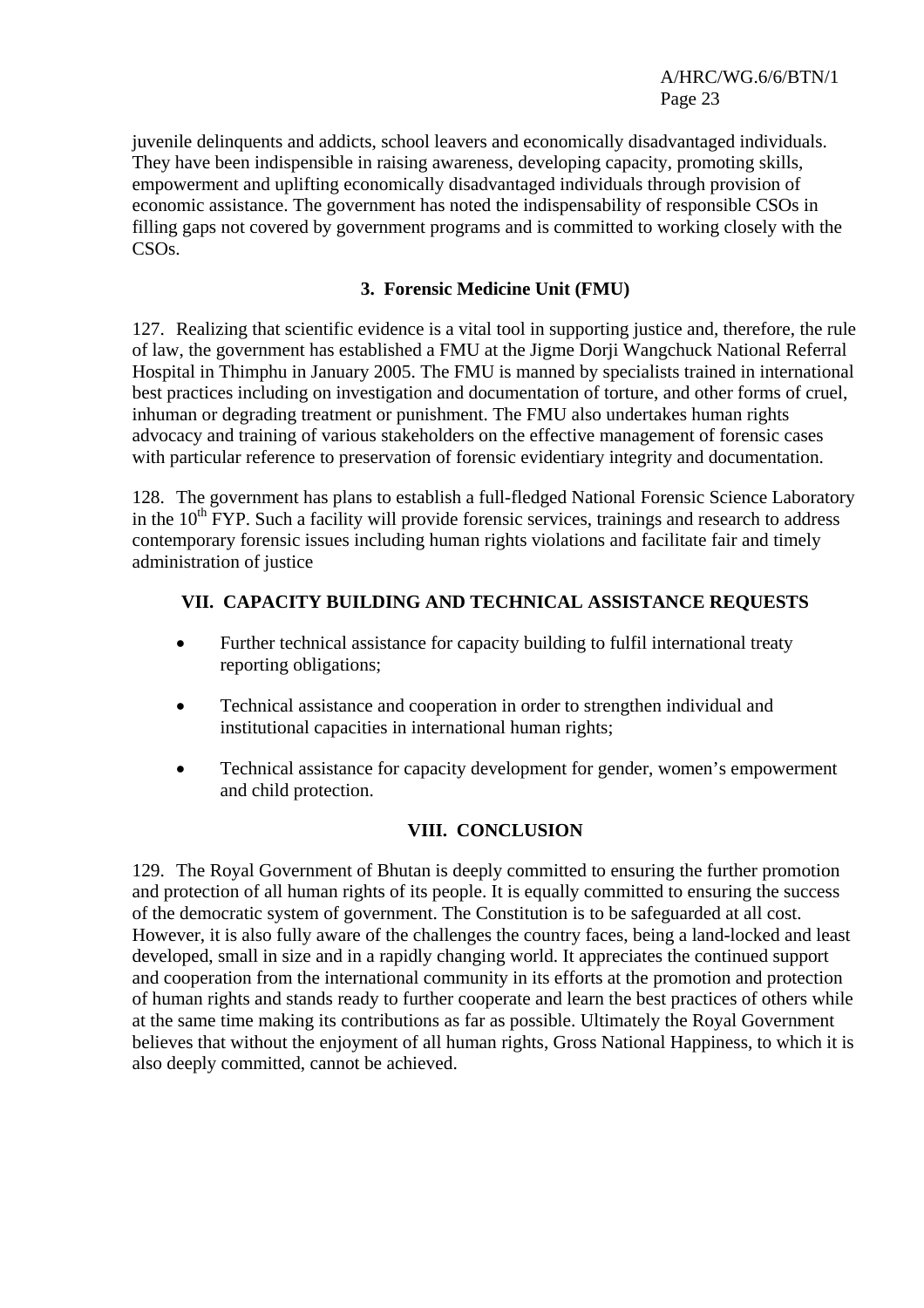### **Annex I**

|     | Name                    | Designation/Organization                                                           |
|-----|-------------------------|------------------------------------------------------------------------------------|
| 1.  | Dasho Karma T. Namgyel  | Director, Bureau of Law and Order, Ministry of Home and<br><b>Cultural Affairs</b> |
| 2.  | Dr. Rinchen Chophel     | Executive Director, National Commission for Women and<br>Children                  |
| 3.  | Dasho Jangchuk Norbu    | Judge, Thimphu District Court, Royal Court of Justice                              |
| 4.  | Dasho Damcho Dorji      | Chairman, Human Rights Committee, National Assembly<br>of Bhutan                   |
| 5.  | Mr. Pema Wangda         | Directory General, Ministry of Labour and Human<br>Resources                       |
| 6.  | Dr. Pakila Dukpa        | Forensic Specialist, Jigme Dorji Wangchuck National<br>Referral Hospital           |
| 7.  | Mr. Thinley Rinzin      | Head, Policy and Planning Division, Ministry of Education                          |
| 8.  | Mr. Nyingtob Pema Norbu | Planning Officer, Gross National Happiness Commission                              |
| 9.  | Dr. Meenakshi Rai       | <b>RENEW</b>                                                                       |
| 10. | Ms. Rosleen Gurung      | Tarayana Foundation                                                                |
| 11. | Ms. Gama Namgyel        | Program Officer, Youth Development Fund                                            |
| 12. | Ms. Yangchen Peldon     | National Women's Association of Bhutan                                             |
| 13. | Mr. Thinley Dorji       | Director, Policy Planning Division, Ministry of Foreign<br><b>Affairs</b>          |
| 14. | Mr. Sonam Tobgay        | Head, Policy Planning Division, Ministry of Foreign<br><b>Affairs</b>              |
| 15. | Mrs. Rinchen Dema       | Legal Officer, Ministry of Foreign Affairs                                         |
| 16. | Mr. Kinzang Dorji C     | Desk Officer, Policy Planning Division, Ministry of<br>Foreign Affairs             |

# **MEMBERS OF THE PREPARATORY COMMITTEE**